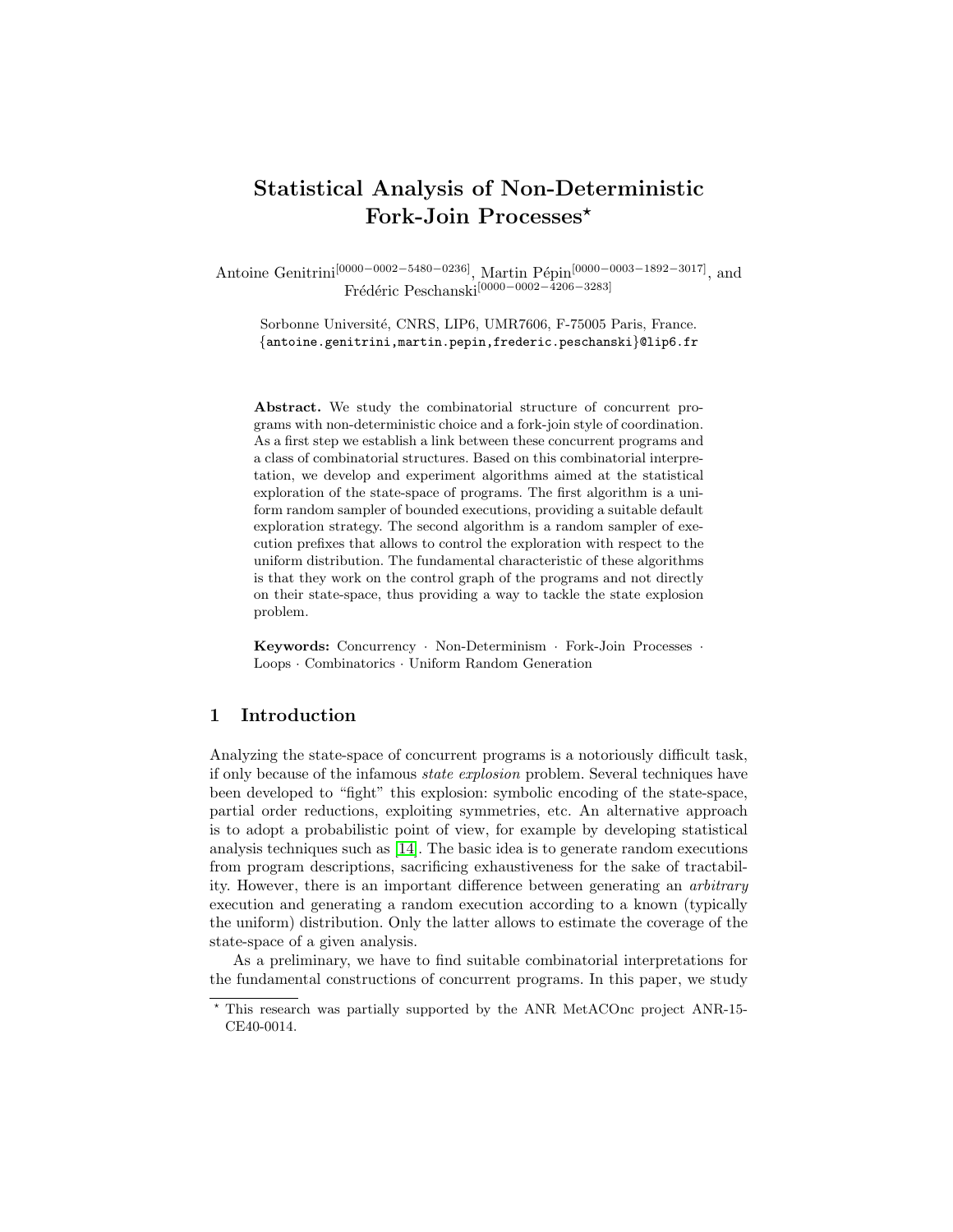a class of programs that uses a fork-join model of synchronization, together with loops and a choice construct for *non-determinism*. This is a simple formalism but it is non-trivial in terms of the concurrency features it provides. Most importantly, the underlying combinatorial interpretation is already quite involved. In previous work we studied the combinatorial interpretation of three fundamental aspects of concurrency: parallelism (as interleaving) interpreted as (strictly) increasing labelled structures [\[8\]](#page-18-1), non-determinism as partial labelling [\[7\]](#page-18-2) and synchronization as non-strict labelling [\[9\]](#page-18-3). In this paper, we integrate these various interpretations into a single unified combinatorial specification based on the symbolic method of [\[2\]](#page-18-4). The main interest of this specification of process behaviors is that we can then obtain, in a systematic way, the generating function for the possible executions of a given program. Because we only study finite objects, the executions are considered of bounded length. At the theoretical level, this is often a suitable starting point for the study of a quantitative problem in analytic combinatorics (cf. e.g. [\[8\]](#page-18-1)). At a more practical level, the combinatorial specification is also a good source of algorithmic investigations, which is our main concern in the present paper.

The first problem we study is that of counting the number of executions (of bounded length) of the programs. This is the problem one has to tackle to precisely quantify the so-called state "explosion", and it is also an important building block of our algorithmic toolbox. Unfortunately, counting executions of concurrent programs is in fact hard in the general case. We show in [\[9\]](#page-18-3) that even for simple programs only allowing barrier synchronization, counting executions is a  $\sharp P$ -complete problem<sup>[1](#page-1-0)</sup>. Fork-join parallelism enables a good balance between tractability and expressivity by enforcing some structure in the state-space. A second problem is caused by non-determinism because for each non-deterministic choice we have to select a unique branch of execution. Moreover, choices can be nested so that the number of possibilities can grow exponentially. Relying on an efficient encoding of the state-space as generating functions, we manage to count executions without expanding the choices. Of course counting executions has no direct practical application, but it is an essential requirement for two complementary and more interesting analysis techniques. First, we develop an efficient algorithm to generate executions of a given process uniformly at random, for a given bounded execution length. Without prior knowledge of the state-space, the uniform distribution yields the best coverage, with the best diversity of outputs. The second algorithm generates random prefixes, which allows the user to introduce some bias in the statistical exploration strategy, e.g. towards regions of interest of the state-space, while still giving a good coverage and most importantly still giving control over the distribution. A fundamental characteristics of these algorithms is that they work on the syntactic representation of the program and do not require the explicit construction of the state-space, hence enabling the analysis of systems of a rather large size.

<span id="page-1-0"></span><sup>&</sup>lt;sup>1</sup> A function f is in  $\sharp P$  if there is a polynomial-time non-deterministic Turing machine M such that for any instance x,  $f(x)$  is the number of executions of M that  $accept x as input [23].$  $accept x as input [23].$  $accept x as input [23].$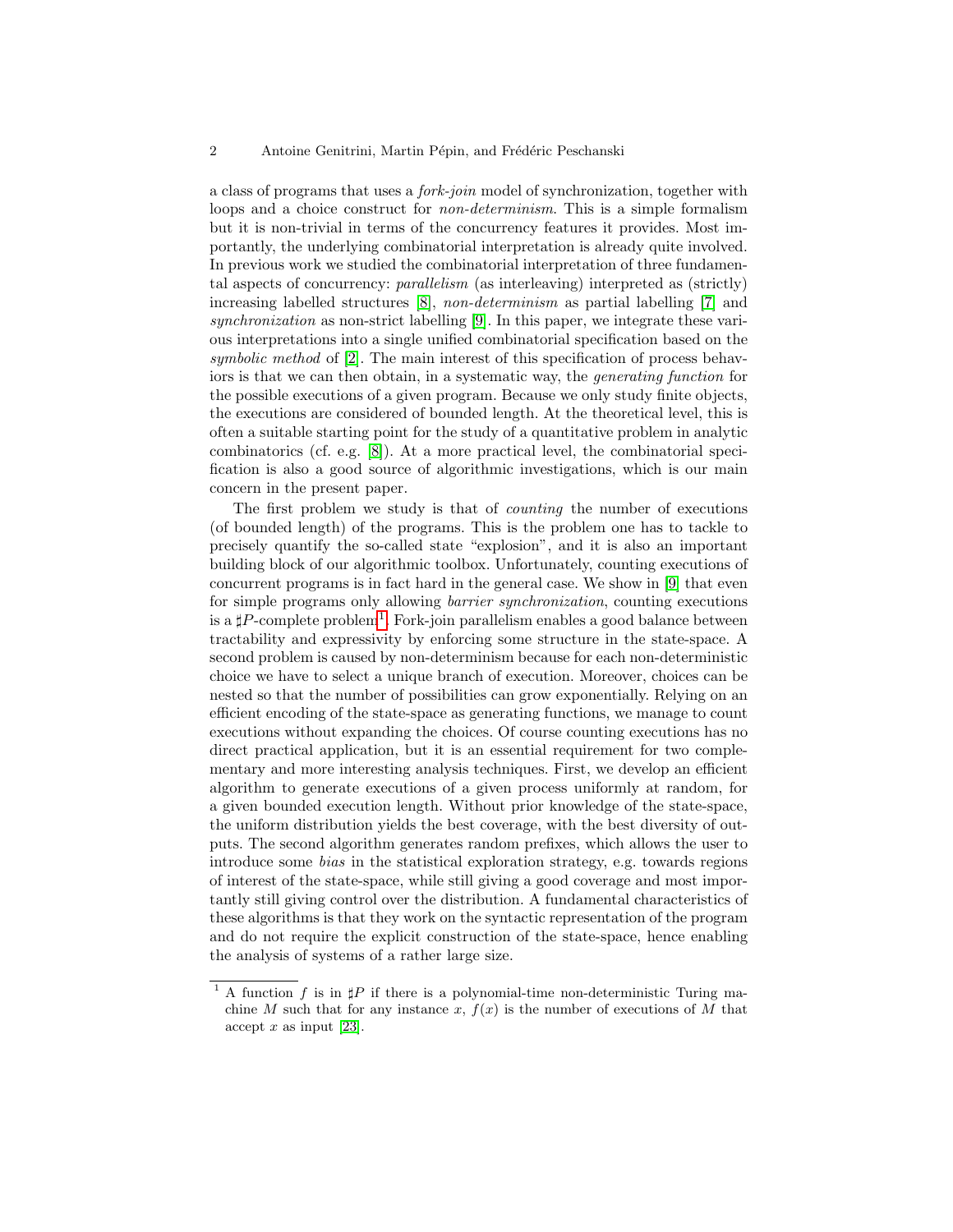The outline of the paper is as follows. In Section [2](#page-2-0) we present the program class of non-deterministic fork-join programs, as well as its combinatorial interpretation. In Section [3](#page-8-0) we present in details the two random sampling algorithms discussed above. Finally, Section [4](#page-14-0) provides a preliminary experimental study of the algorithms<sup>[2](#page-2-1)</sup>.

Related work Our study combines viewpoints and techniques from concurrency theory and combinatorics. A similar line of work exists for the so-called "true concurrency" model (by opposition to the interleaving semantics that we use in our study) based on the trace monoid using heaps combinatorics (see [\[18,](#page-18-5)[1\]](#page-18-6)). To our knowledge these only address the parallelism issue and not non-determinism per se. In [\[3\]](#page-18-7), the authors cover the problem of the uniform random generation of words in a class of synchronised automata. This approach is able to cover a slightly more expressive set of programs but this comes at the cost of the construction of a product (synchronizing) automaton of exponential size in the worst case. Another approach, investigated in the context of Monte-Carlo model-checking, is based on the combinatorics of lassos, which relates to the verification of some temporal-logic properties over potentially infinite executions. In [\[15\]](#page-18-8), the authors of this method highlight the importance of uniformity. Later [\[21\]](#page-19-1) gives a uniform random sampler of *lassos*, however relying on the costly explicit construction of the whole state-space, hence unpractical for even small processes. Finally [\[10\]](#page-18-9) studies the random generation of executions in a model similar to the one we cover by extending the framework of Boltzmann sampling. Although Boltzmann samplers are usually fast, they turn out to be impractical in this context because of the heavy symbolic computations imposed by the interplay between parallelism and synchronisation.

If compared to [\[7\]](#page-18-2), which discusses non-determinism without synchronization, we adopt in the present paper a more direct and simpler encoding of nondeterministic choices, which significantly improves both the theoretical and practical developments. The algorithms presented in the paper are in consequence much more efficient in practice, while covering a more expressive language.

# <span id="page-2-0"></span>2 Non-deterministic fork-join programs with loops

We introduce in this section a simple class of concurrent programs featuring a fork-join programming style with non-deterministic choices and loops. The interest is twofold. First it showcases non-determinism in interaction with a non-trivial programming model, which gives insights about its quantitative and algorithmic aspects. Second the language supports a simple model of iteration, for which we give a combinatorial interpretation. In terms of expressivity, this is an important step forward compared to our previous work (see [\[8,](#page-18-1)[7](#page-18-2)[,5\]](#page-18-10) for instance). Throughout the paper we will refer to this class as the class of nondeterministic fork-join programs.

<span id="page-2-1"></span><sup>&</sup>lt;sup>2</sup> An implementation of our algorithms and all the scripts used for the experiments can be found on the companion repository at [https://gitlab.com/ParComb/libnfj.](https://gitlab.com/ParComb/libnfj)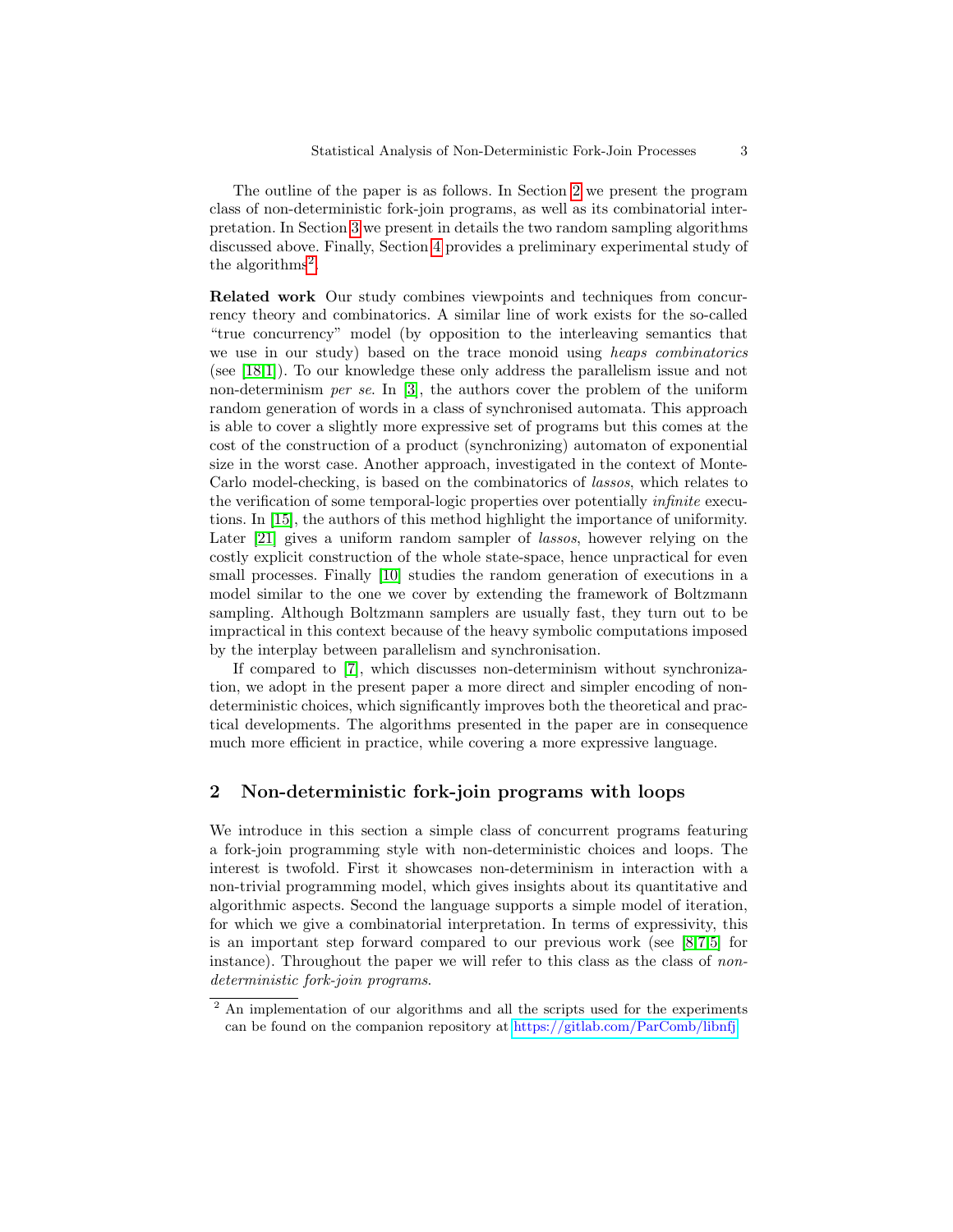4 Antoine Genitrini, Martin Pépin, and Frédéric Peschanski

#### 2.1 Syntax

Definition 1 (Non-deterministic fork-join programs). Given a set of symbols A representing the "atomic actions" of the language, the class of nondeterministic fork-join programs (over this set  $A$ ), denoted NFJ, is defined as follows:

| $P,Q ::= P \parallel Q$ | $\text{(parallel composition (or fork)}$   |
|-------------------------|--------------------------------------------|
| P;Q                     | $(sequential \ composition \ (or \ join))$ |
| $ P+Q $                 | $(non-deterministic choice)$               |
| $\perp P^*$             | (logo p)                                   |
| $a \in \mathcal{A}$     | (atomic action)                            |
| -0                      | $(empty\ property\ program, no op).$       |

Informally, the first two constructions form the fork-join "core" of the language:  $P \parallel Q$  expresses the fact that P is run in parallel with Q and P; Q means that P must terminate before Q starts. In  $a$ ;  $(b \parallel (c; d))$ ; e, the program starts by firing a, then it *forks* two processes b and  $c$ ; d which run in parallel and when they terminate e is run, which is called a "join". The third construction  $P + Q$ expresses a *choice*: either  $P$  or  $Q$  is executed but not both. This can model an "internal" choice of the system such as a random event, a system failure etc, or an "external" choice, that is a choice depending on a user input<sup>[3](#page-3-0)</sup>. Finally, the construction  $P^*$  expresses loops that can have any (finite) number of iterations. For instance  $(a; (b \parallel c))^*$  can be unrolled at runtime to 0 (zero iteration),  $a; (b \parallel c)$ (one iterations),  $a$ ;  $(b \parallel c)$ ;  $a$ ;  $(b \parallel c)$  (two iterations), etc.

It is important to mention now that the nature of the atomic actions will remain abstract in the present work, we treat them as black boxes and will consider that the different occurrences of an action across a term are distinct. These are sometimes referred to as events in the literature. Our focus is set on the order in which these actions can be fired and scheduled by the different operators of the language. In all our examples we use a different lowercase roman letters as a unique identifiers to help distinguishing between each action.

This simple model is expressive enough to write simple programs in the forkjoin style. Moreover, the four combinators present in the grammar above can be modelled and well-understood using the tools from analytic combinatorics, which is at the core of our random sampling procedures in Section [3.](#page-8-0)

#### 2.2 Semantics

We give NFJ an operational semantics in the style of [\[17\]](#page-18-11). We define a "reduction" relation  $P \stackrel{a}{\rightarrow} P'$  between two programs and an atomic action, it reads "program  $P$  reduces to  $P'$  by firing action  $a$ ". The idea behind the rules is explained just below.

<span id="page-3-0"></span><sup>&</sup>lt;sup>3</sup> Since we do not interpret the action symbols, no distinction is possible in the provided semantics between a choice being triggered internally or externally.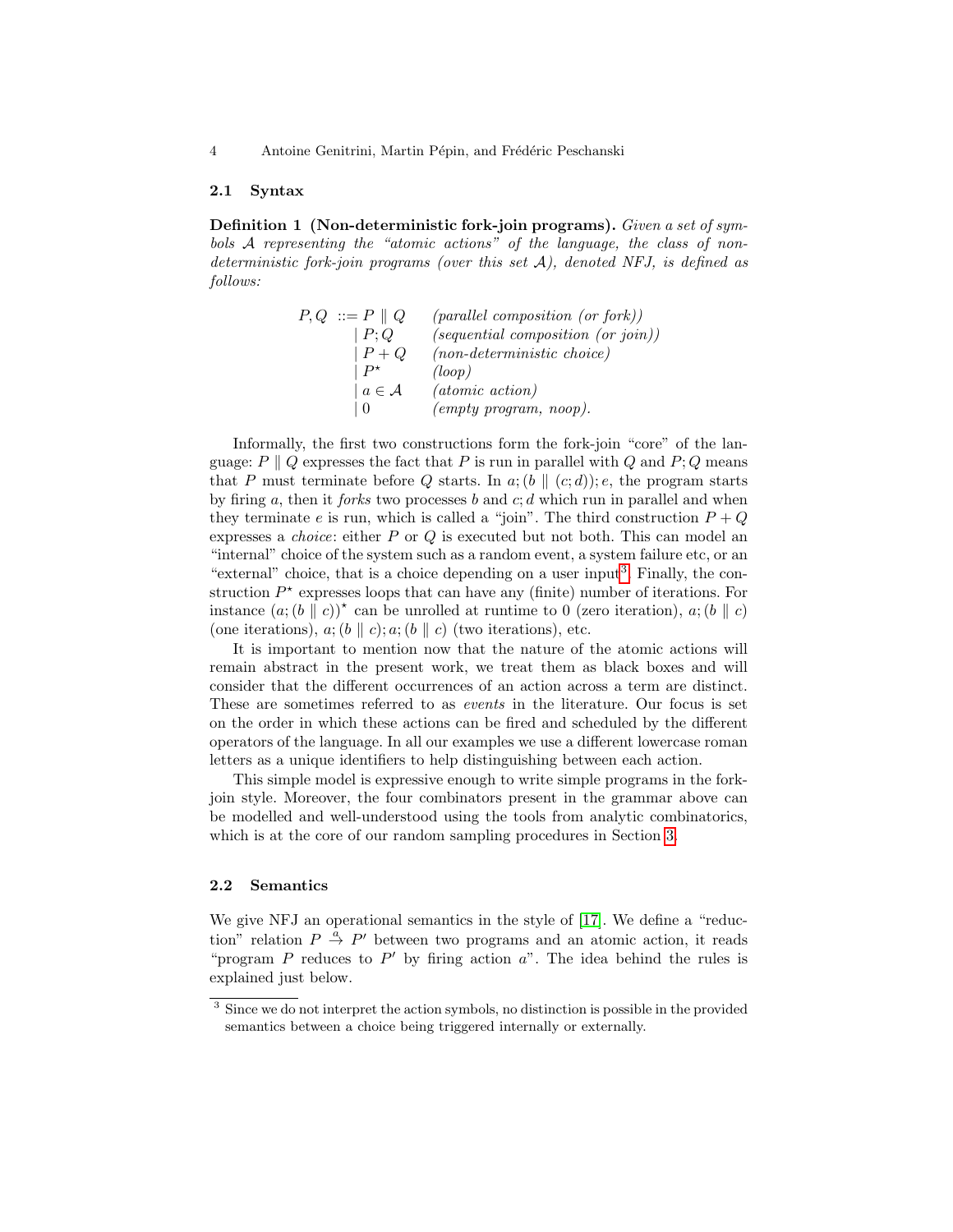$$
\frac{P \stackrel{\alpha}{\rightarrow} P'}{P \parallel Q \stackrel{a}{\rightarrow} P' \parallel Q} (Lpar) \qquad \frac{Q \stackrel{\alpha}{\rightarrow} Q'}{P \parallel Q \stackrel{\alpha}{\rightarrow} P \parallel Q'} (Rpar) \qquad \frac{P \stackrel{\alpha}{\rightarrow} P'}{P; Q \stackrel{a}{\rightarrow} P'; Q} (Lseq)
$$
\n
$$
\frac{\text{nullable}(P) \quad Q \stackrel{\alpha}{\rightarrow} Q'}{P; Q \stackrel{\alpha}{\rightarrow} Q'} (Rseq) \qquad \frac{P \stackrel{\alpha}{\rightarrow} P'}{P + Q \stackrel{\alpha}{\rightarrow} P'} (Lchoice) \qquad \frac{Q \stackrel{\alpha}{\rightarrow} Q'}{P + Q \stackrel{\alpha}{\rightarrow} Q'} (Rchoice)
$$
\n
$$
\frac{P \stackrel{\alpha}{\rightarrow} P'}{P + Q \stackrel{\alpha}{\rightarrow} P'} (loop)
$$

The nullable predicate, defined just below, tells whether a program can terminate without firing any action.

$$
\text{nullable}(P \parallel Q) = \text{nullable}(P) \land \text{nullable}(Q) \quad \text{nullable}(0) = \top
$$
\n
$$
\text{nullable}(P; Q) = \text{nullable}(P) \land \text{nullable}(Q) \quad \text{nullable}(a) = \bot
$$
\n
$$
\text{nullable}(P + Q) = \text{nullable}(P) \lor \text{nullable}(Q) \quad \text{nullable}(P^*) = \top
$$

The rules for the parallel composition (*Lpar* and *Rpar*) express the interleaving semantics of the language: if an action can be fired in any of  $P$  or  $Q$ , then it can be fired in  $P \parallel Q$  and the term is rewritten. By iterating these two rules, we can obtain any interleaving of an execution of  $P$  and an execution of  $Q$ . Sequential composition is more asymmetric. The Lseq rule is similar to Lpar but Rseq captures the synchronisation: an execution can be fired on the right-hand-side only if the left-hand-side is ready to terminate (expressed by nullable $(P)$ ), in which case it is erased. The choice rules *Lchoice* and *Rchoice* allow actions to be fired from both sides but once we have made the choice of the branch, it is made definitive by erasing the other branch. Finally the loop  $P^*$  can be unrolled any number of times, which is expressed by giving  $P^*$  the same semantics as  $0 + (P; P^*)$ . The fact that nullable  $P^*$  holds expresses that the loop can be unrolled zero times, and thus behave as the 0 program.

We call "execution step" a *proof-tree* built from the above rules (and not simply its conclusion) and we define an execution as a sequence of such steps leading to a nullable term.

<span id="page-4-1"></span>**Definition 2 (Execution).** An execution of an NFJ program  $P_0$  is a sequence of steps of the form  $P_0 \stackrel{a_1}{\Rightarrow} P_1 \stackrel{a_2}{\Rightarrow} P_2 \dots \stackrel{a_n}{\Rightarrow} P_n$ , such that nullable $(P_n)$  holds, and where for all i,  $P_{i-1} \stackrel{a_i}{\Rightarrow} P_i$  is a proof-tree ending on the conclusion  $P_{i-1} \stackrel{a_i}{\rightarrow} P_i$ . We refer to the set of all possible executions of a program as its state-space.

<span id="page-4-0"></span>Remark 1 (on equality). We purposely based our notion of execution on the proof-trees rather than simply on the relation  $P \stackrel{a}{\rightarrow} P'$  to capture the choices hidden inside these steps. For instance there are two distinct executions depicted by  $a^{**} \stackrel{a}{\Rightarrow} (0; a^*; a^{**}) \stackrel{a}{\Rightarrow} (0; a^*; a^{**})$ . One corresponds to the case where the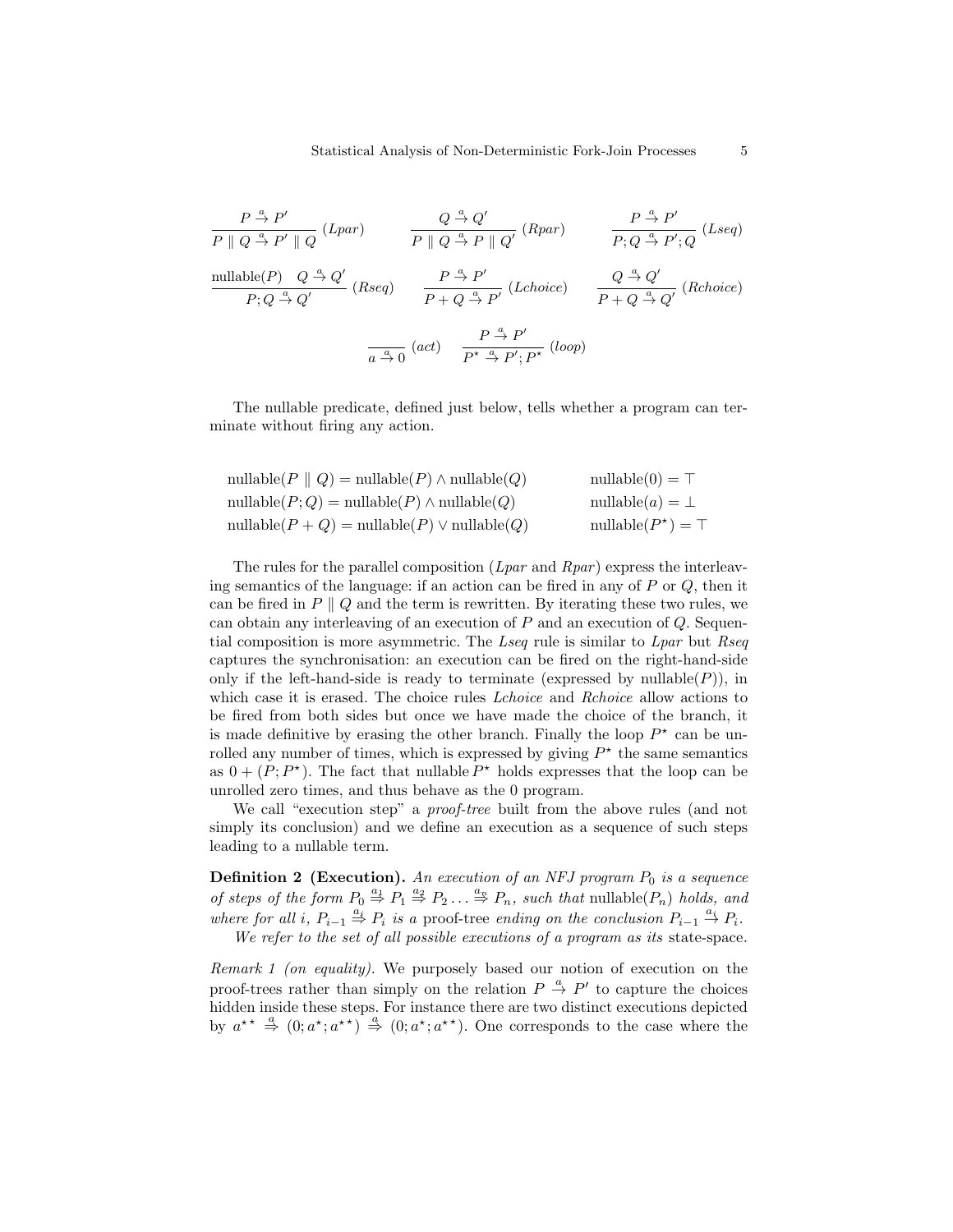outer loop is only unrolled once (i.e. the (loop) rule is applied once) but the inner loop twice. The other corresponds to the case where the outer loop is unrolled twice and the two occurrences of the inner loop once. The reason behind this choice is that we focus on the control-flow of programs here rather than the actual content of the atomic actions.

We will take the following program as a running example for the rest of the paper:  $P_0 = ((a + (b \parallel c))^* \parallel (d+0))^*$ ;  $(e + (f \parallel g))$ . This program has one length-1 execution, with the following proof tree:

$$
\frac{\overline{e \stackrel{e}{\to} 0}^{(act)}}{\text{nullable}(((a+(b \parallel c))^*) \parallel (d+0))^*)} \quad \overline{e+(f \parallel g) \stackrel{e}{\to} 0}^{(act)} \quad (Lehoice)}{P_0 \stackrel{e}{\to} 0}^{(Lchoice)} \quad (Rseq)
$$

There are also four length-2 executions, as follows<sup>[4](#page-5-0)</sup>:

 $- P_0 \stackrel{f}{\Rightarrow} (0 \parallel g) \stackrel{g}{\Rightarrow} 0 \parallel 0$  $-P_0 \stackrel{g}{\Rightarrow} (f \parallel 0) \stackrel{f}{\Rightarrow} 0 \parallel 0$  $-P_0 \stackrel{a}{\Rightarrow} ((0;(a+(b\parallel c))^*) \parallel (d+0)); ((a+(b \parallel c))^* \parallel (d+0))^*; (e+(f \parallel g)) \stackrel{e}{\Rightarrow} 0$  $-P_0 \stackrel{d}{\Rightarrow} ((a+(b \parallel c))^* \parallel 0); ((a+(b \parallel c))^* \parallel (d+0))^*; (e+(f \parallel g)) \stackrel{e}{\Rightarrow} 0.$ 

#### 2.3 Combinatorial interpretation

We now give an interpretation of the executions of an NFJ program as combinatorial objects, which will open us the toolbox of analytic combinatorics for the rest of the paper. We model the set of the executions of a program as a combinatorial class using the formalism from [\[12\]](#page-18-12), which we recall here. A combinatorial class is a potentially infinite set of objects where each object has been given a (finite) size and in which there is only a finite number of objects of each size. In our case, the combinatorial class of interest is the set of finite executions of a given program and the size of an execution is its length i.e. its number of reduction steps.

The combinatorial class  $S(P)$  modelling the executions of P is inductively defined in Table [1.](#page-6-0) The explanations for the combinatorial constructions are given bellow.

The empty program 0 and the atomic action a have only one execution, of length 0 and 1 respectively. This is modelled combinatorially by the neutral class  $\mathcal{E}$ : the class containing only one element of size 0, and the atom class  $\mathcal{Z}$ : the class with only one element of size 1.

<span id="page-5-0"></span><sup>&</sup>lt;sup>4</sup> In general, the notation  $P \stackrel{a}{\Rightarrow} P'$  is ambiguous since there may be several different proof-trees with the same conclusion  $P \stackrel{a}{\rightarrow} P'$ . An example of this is given in Remark [1.](#page-4-0) For the sake of simplicity and in order to keep the notations light, in the examples given here, each step  $P \stackrel{a}{\Rightarrow} P'$  identifies only one possible proof-tree.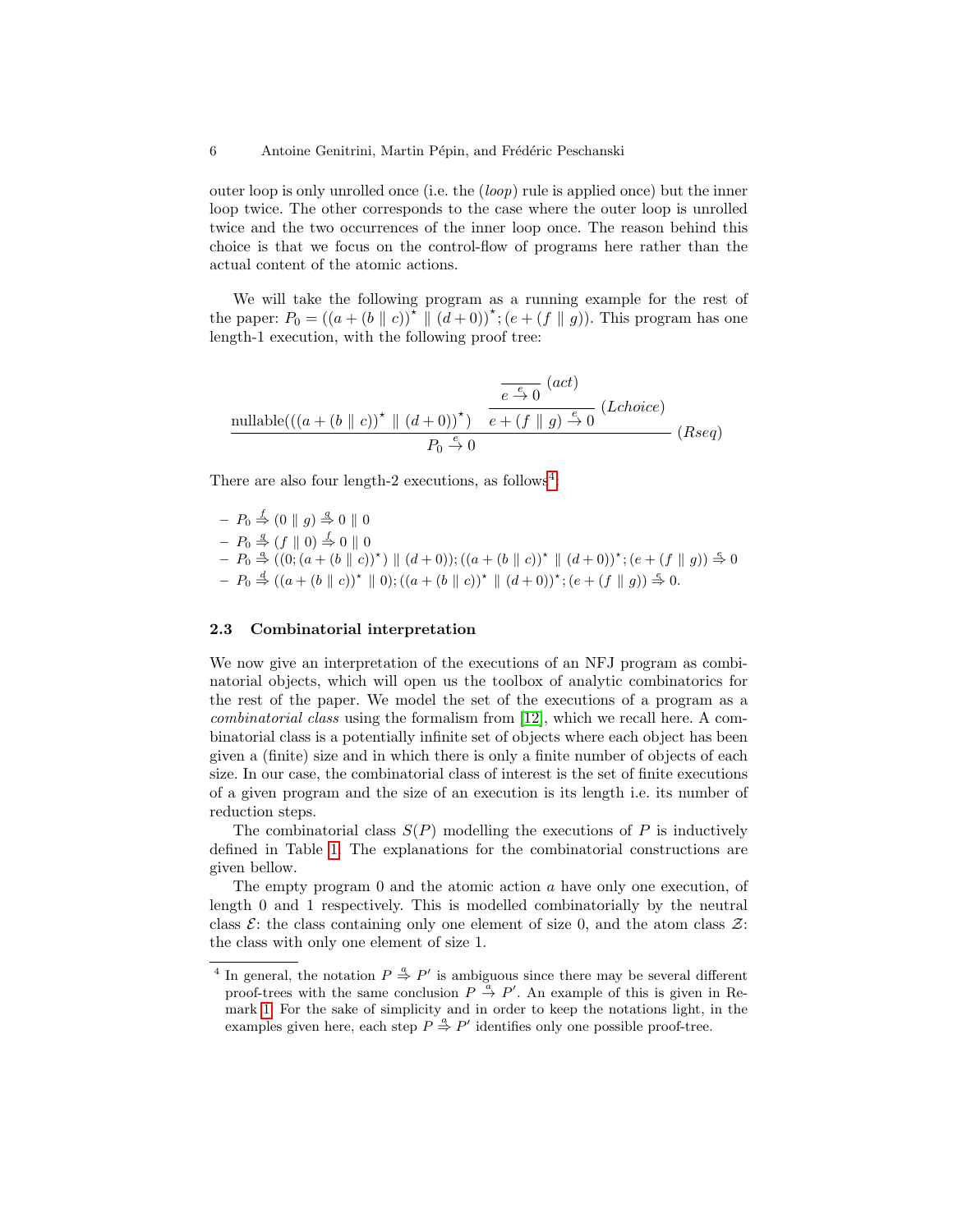| Construction                                 | Specification                            |
|----------------------------------------------|------------------------------------------|
| $\boldsymbol{P}$                             | S(P)                                     |
| $\Omega$                                     | E.                                       |
| $\boldsymbol{a}$                             | F,                                       |
| $P \parallel Q$                              | $S(P) * S(Q)$                            |
| P;Q                                          | $S(P) \times S(Q)$                       |
| $P + Q$ when nullable(P) $\land$ nullable(Q) | $S(P) + (S(Q) \setminus \mathcal{E})$    |
| $P + Q$ otherwise                            | $S(P) + S(Q)$                            |
| $P^*$ when nullable(P)                       | $\text{Seq}(S(P) \setminus \mathcal{E})$ |
| $P^*$ otherwise                              | $\text{Seq}(S(P))$                       |

<span id="page-6-0"></span>Table 1. Recursive rules for the computation of the generating function of executions of an NFJ program.

The first interesting case is the parallel composition: the executions of  $P \parallel Q$ are made of any interleaving of one execution of P and one execution of Q. For instance if  $P = a + (b; c)$  and  $Q = d^*$ , then P admits for instance an execution firing  $b$  and then  $c$  (denoted by  $bc$  for short) and  $Q$  admits an execution firing two ds (denoted by dd for short). Then all the 6 possible interleavings of these executions are executions of P  $\parallel Q$ : bcdd, bdcd, dbcd, dbcd, dbdc and ddbc (again, we only denote the executions by their firing sequences for conciseness). The labelled product<sup>[5](#page-6-1)</sup> of combinatorics expresses exactly this and is denoted using the  $\star$  symbol. The executions of P; Q are given by an execution of P followed by an execution of Q. So for instance, using the same example programs P and  $Q$  as above, bodd is an execution of  $(P; Q)$  but not dbcd. So they can be seen as a pair of an execution of  $P$  and an execution of  $Q$  which is naturally modelled using the Cartesian product. The set of executions of  $P + Q$  is the union of the executions of  $P$  and  $Q$ . Moreover this union is "almost" disjoint in the sense that the only execution that these programs may have in common is the empty execution, hence the two cases in the definition. Combinatorially, the fact that  $\text{nullable}(P)$  holds corresponds to the fact that the class of its executions contains one object of size 0: the empty execution. It is in fact important that we can express this in terms of *disjoint* unions because they fit in the framework of analytic combinatorics whereas arbitrary unions are more difficult to handle<sup>[6](#page-6-2)</sup>.

Finally, the executions of  $P^*$  are sequences of executions of P or, equivalently, sequences of *non-empty* executions of P. This second formulation leads to a non-ambiguous specification as the unique class  $\mathcal{P}'$  satisfying  $\mathcal{P}' = \mathcal{E} + \mathcal{P}_+ \times \mathcal{P}'$ , where  $\mathcal{P}_+$  denotes the non-empty executions of P. This implicitly defined class  $\mathcal{P}'$ 

<span id="page-6-1"></span><sup>5</sup> The word "labelled" is not particularly relevant in our setup. It refers to the fact that another way to represent the interleaving of two executions is to put an integer label on each step of both execution carrying the position of each step in the interleaving.

<span id="page-6-2"></span><sup>6</sup> Grammar descriptions involving non-disjoint unions are referred to as "ambiguous" and lack most of the benefits, if not all, of the symbolic method, essentially because some objects may be counted multiple times when applying the method.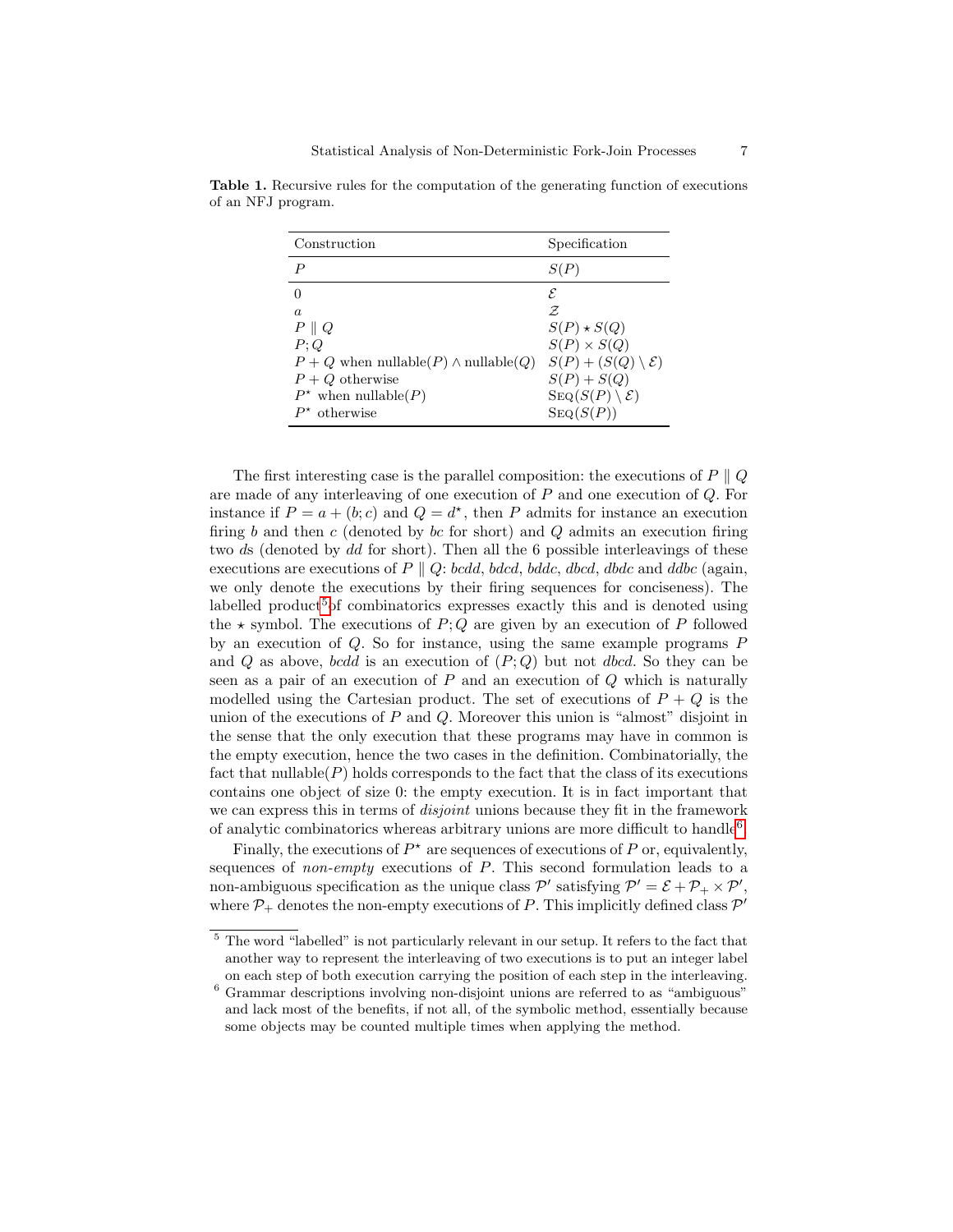<span id="page-7-0"></span>Table 2. The rules of the symbolic method for computing a generating function from a combinatorial specification. In the case of the labelled product  $\mathcal{A} \star \mathcal{B}$ , the corresponding operation on the series is called the *coloured product*  $\odot$  and is defined in [\[6\]](#page-18-13) by  $A(z)$   $\odot$  $B(z) = \sum_{n\geqslant 0} \sum_{k=0}^n {n \choose k} a_k b_{n-k} z^n.$ 

| Specification                                                                  | Gen. Function     |
|--------------------------------------------------------------------------------|-------------------|
| $\mathcal{A}$                                                                  | A(z)              |
| £.                                                                             | 1                 |
| 7.                                                                             | $\tilde{z}$       |
| $\mathcal{A}\setminus\mathcal{B}$ (only when $\mathcal{B}\subset\mathcal{A}$ ) | $A(z) - B(z)$     |
| $A+B$                                                                          | $A(z) + B(z)$     |
| $A \star B$                                                                    | $A(z) \odot B(z)$ |
| $A \times B$                                                                   | $A(z) \cdot B(z)$ |
| $\text{Seq}(\mathcal{A})$                                                      | $(1-A(z))^{-1}$   |

is denoted  $\text{Seq}(\mathcal{P}_+)$  and is called the *sequence* of  $\mathcal{P}_+$ . Once again we must distinguish whether nullable(P) holds or not in the definition of  $P_+$  to avoid ambiguities and thus double-counting.

The S function described above maps each program to a combinatorial specification of its executions. As an example, for our example program we have  $S(P_0) = \text{Seq}(\text{Seq}(\mathcal{Z} + (\mathcal{Z} \star \mathcal{Z})) \star (\mathcal{Z} + \mathcal{E}) \setminus \mathcal{E}) \times (\mathcal{Z} + (\mathcal{Z} \star \mathcal{Z}))$ . Such a specification is often the starting point of the study of a problem in analytic combinatorics, because it has many outcomes, and one of the most important of them is that it gives a systematic way to compute the generating function of the combinatorial class. We recall that the generating function of a class  $\mathcal C$  is the formal power series given by  $C(z) = \sum_{n\geqslant 0} c_n z^n$  where  $c_n$  is the number of elements of size  $n$  in  $\mathcal{C}$ .

The generating function of the executions of a program, i.e. of the class  $S(P)$ , constitutes a summary of the counting information of its state space. Moreover, this encoding as a power series gives a convenient formalism to compute the number of executions of length n, for bounded n. The symbolic method from  $[12]$ gives an automatic translation from the specification of a class to its generating function, which we recall in Table [2.](#page-7-0)

We now illustrate the power of the analytic combinatorics tools, by showing how a few manipulations on polynomials can lead to interesting algorithmic applications and precise quantitative results. Further resource on this topic can be found in the book [\[12\]](#page-18-12). We study the generating function  $\phi$  of the example program  $P_0$  given above, which we recall here for convenience:  $P_0$  =  $[(a + (b \parallel c))^* \parallel (d+0)]^*; [e+(f \parallel g)]$ . Let  $\phi(z) = \sum_{n\geq 0} p_n z^n$  denote the expansion in power series of the generating function of  $S(P_0)$  and recall that the *n*-th coefficient  $p_n$  is the number of executions of  $P_0$  of length n. By applying the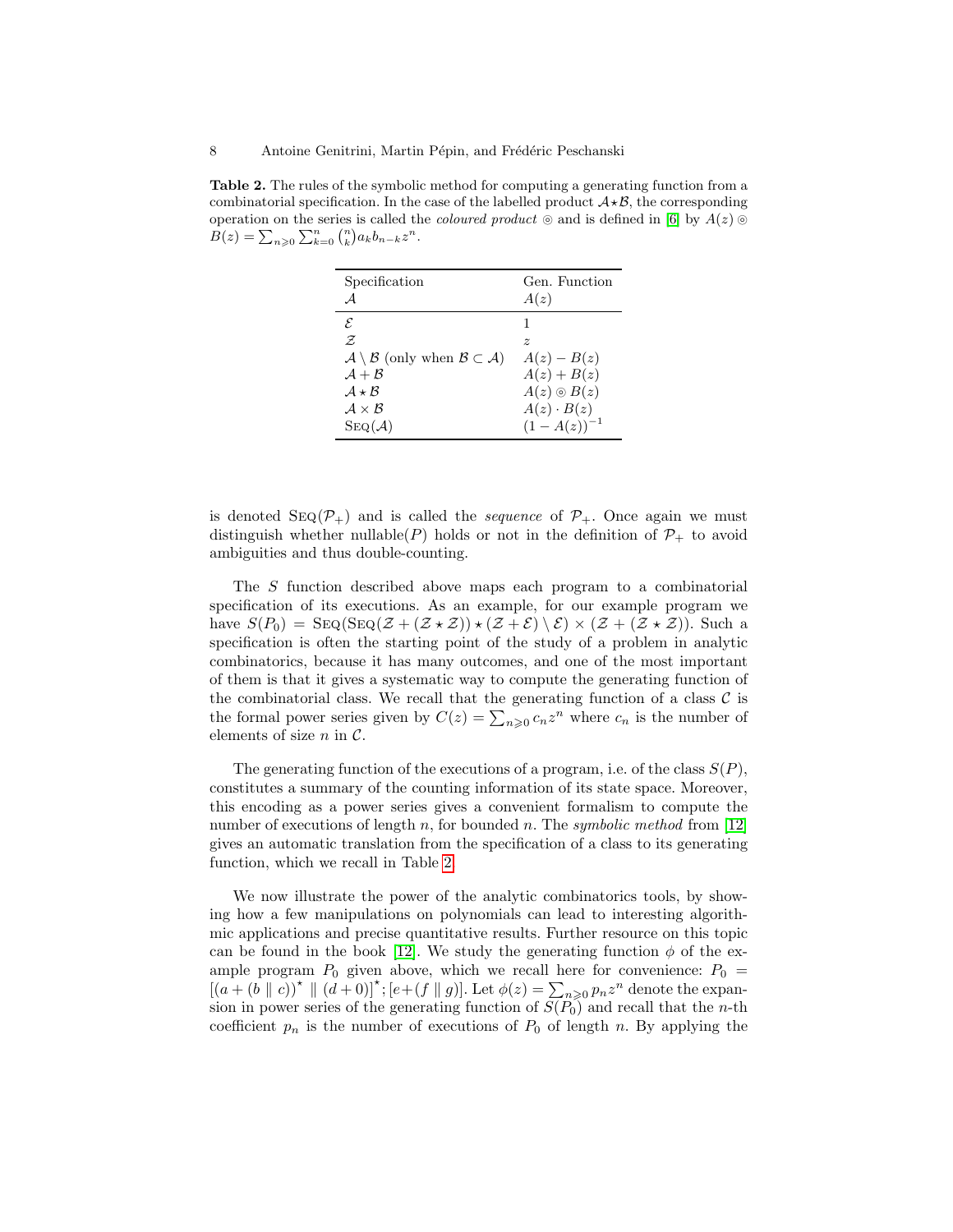rules from Table [2](#page-7-0) to  $S(P_0)$  we obtain that:

$$
\begin{aligned} \phi(z) &= \left[ (1 - z - 2z^2)^{-1} \circledcirc (z + 1) \right]^{-1} \cdot [z + 2z^2] \\ &= \frac{(2z + 1)(2z - 1)^2 (z + 1)^2 z}{1 - 4z - 4z^2 + 6z^3 + 8z^4} \end{aligned}
$$

The second line of the above formula is obtained by applying the calculus rule<sup>[7](#page-8-1)</sup>  $z \odot A(z) = z \frac{d(zA(z))}{dz}$ . From this formula we derive two applications. First, from the denominator of this rational expression we deduce that for all  $n > 6$  we have  $p_n - 4p_{n-1} - 4p_{n-2} + 6p_{n-3} + 8p_{n-4} = 0$ . The obtained recurrence formula can be used to compute the number of executions of length  $n$  of  $P_0$  in linear time. On the analytic side,  $\phi$  being a rational function, we can do a *partial fraction* decomposition to obtain  $\phi$  as a sum of four terms of the form  $C_i(1 - z\rho_i^{-1})$ (plus a polynomial). Each of these terms expands as  $\sum_{n\geqslant 0} C_i \rho_i^{-n} z^n$ , hence the number of executions of  $P_0$  of length n satisfies  $p_n = C \cdot \rho^{-n} \cdot (1 + o(1))$  for some constants  $C$  and  $\rho$  and with an exponentially small error term hidden in the  $o(1)$ . In this case we have  $\rho \approx 0.221987$ ,  $C \approx 0.146871$  and the error term is of the order of 0.327950<sup>n</sup>. Table [3](#page-8-2) compares the values of  $p_n$  and of the proposed approximation for a few values of  $n$ . One can see that already for small values of n, the relative error of this approximation is rather low.

<span id="page-8-2"></span>**Table 3.** Value of  $p_n$ , of its approximation  $C \cdot \rho^{-n}$  and of the relative error  $|p_n - C|$ .  $\rho^{-n}$ |/ $p_n$  for small values of *n*.

| $\boldsymbol{n}$ |                     | 6                                            | 7                                          | 8                         | 9                            | 10                                                                   | 11                             | 12                               |
|------------------|---------------------|----------------------------------------------|--------------------------------------------|---------------------------|------------------------------|----------------------------------------------------------------------|--------------------------------|----------------------------------|
| $p_n$            | approx<br>rel. err. | 1226<br>1227<br>0.000816                     | 5528<br>5529<br>0.000181                   | 24904<br>24907<br>0.00012 | 112196<br>112199<br>2.67e-05 | 505424<br>505429<br>$9.89e-06$                                       | 2276832<br>2276839<br>3.07e-06 | 10256616<br>10256626<br>9.75e-07 |
|                  |                     | 20                                           |                                            | 30                        |                              |                                                                      |                                | 50                               |
|                  |                     | 1739330569856<br>1739330570089<br>$1.34e-10$ | 5985551205783341568<br>5985551205783353055 | 1.92e-15                  |                              | 70883995824212596666294027026432<br>70883995824212596666294055205537 |                                | 3.98e-25                         |

# <span id="page-8-0"></span>3 Statistical analysis algorithms

In this section, we study the problem of exploring the state-space of a given process through random generation. We describe first a uniform random sampler

<span id="page-8-1"></span><sup>7</sup> This is the only "non-standard" computation rule we use in this example. All the rest is usual polynomial manipulations. General rules for computing  $A(z) \odot B(z)$  are beyond the scope of this article.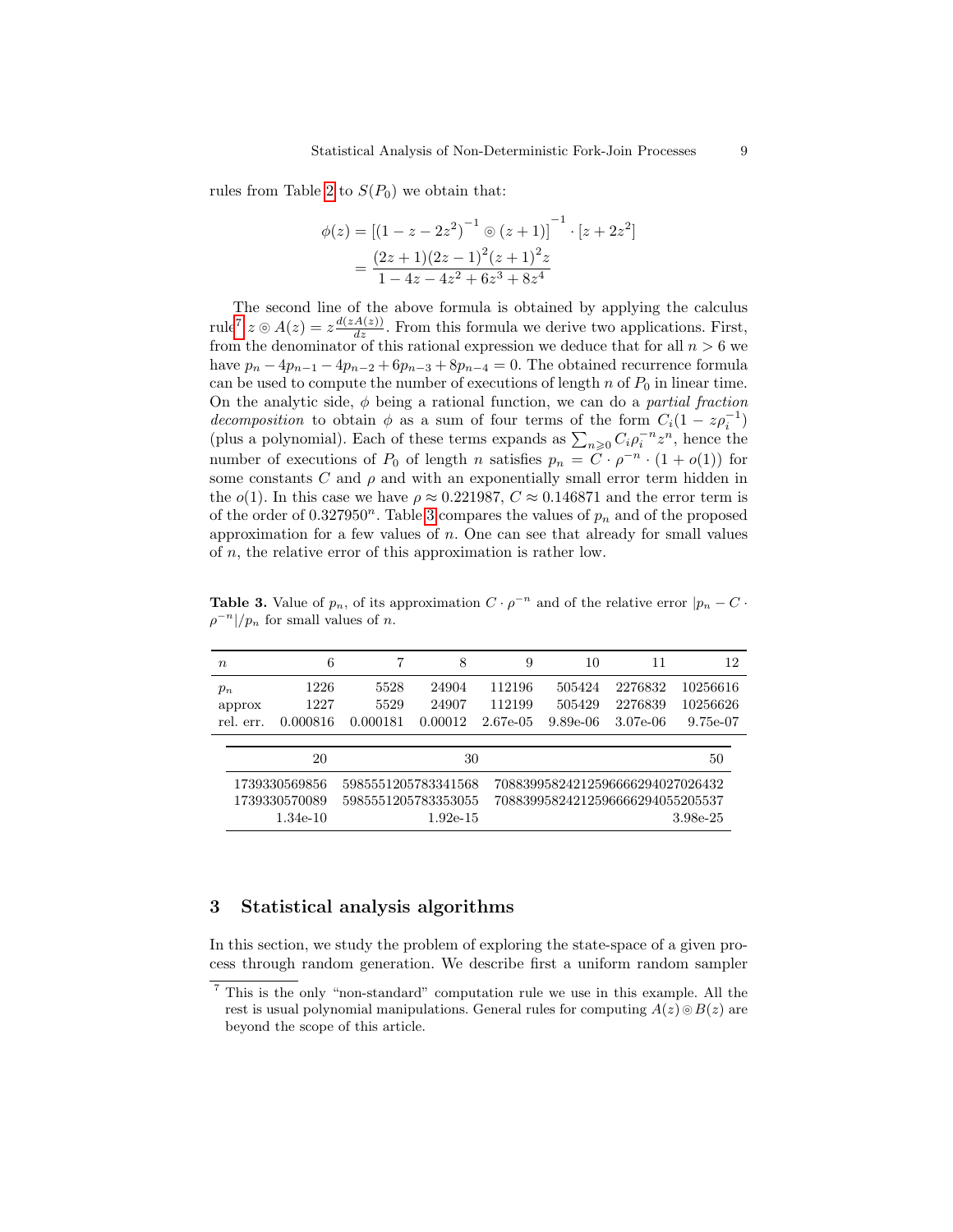10 Antoine Genitrini, Martin Pépin, and Frédéric Peschanski

of executions of given length, and second a uniform random sampler of execution prefixes. Our approach relies on the counting information contained in the generating functions, as defined previously.

#### 3.1 Preprocessing: the generating function of executions

As explained in the previous section, the symbolic method gives a systematic way of computing the generating function of the class of the executions of a program P from its specification  $S(P)$  using the rules from Table [2.](#page-7-0) A straightforward application of this method leads to Algorithm [1](#page-9-0) for computing the first terms of the series.

Algorithm 1 Computation of the generating function of the executions of an NFJ program up to degree n

```
Input: An NFJ program P and a positive integer n.
Output: The first n + 1 terms of the generating function of Pfunction GEN(P, n)if P = 0 then return 1
     else if P = a then return z
      else if P = Q \parallel R then return GFUN (Q, n) \odot GFUN (R, n) \mod z^{n+1}else if P = Q; R then return GFUN (Q, n) · GFUN (R, n) mod z^{n+1}else if P = Q + R then
         q(z) \leftarrow GFUN (Q, n), r(z) \leftarrow GFUN (R, n)if q(0) = r(0) = 1 then return q(z) + r(z) - 1 else return q(z) + r(z)else if P = Q^* then
         q(z) \leftarrow GFUN (Q, n)return (1 - (q(z) - q(0)))^{-1} \text{ mod } z^{n+1}
```
<span id="page-9-1"></span>The coloured product  $\circledcirc$  used in the parallel composition case can be implemented using the formula  $A(z) \odot B(z) = \text{Lap}(\text{Bor}(A) \cdot \text{Bor}(B))$  where Bor and Lap are respectively the combinatorial Borel and Laplace transforms (see [\[6\]](#page-18-13) for insights on the coloured product). This approach has the advantage of benefiting from the efficient polynomial multiplication algorithms from the literature at the cost of three linear transformations. To be implemented efficiently, the coefficients of the result of the Borel transform should share n! as a common denominator so that it is only stored once and we keep working with integer coefficients. The computation of  $(1 - A(z))^{-1}$  can be carried out efficiently using Newton iteration (see [\[22\]](#page-19-2) for instance). The idea is to iterate the formula  $S_{i+1}(z)$  ←  $S_i(z)$  +  $S_i(z)$  ·  $(A(s) \cdot S_i(z) - (S_i(z) - 1))$ , starting from  $S_0(z) = 1$ . It has been shown that only  $\lceil \log_2(n + 1) \rceil$  iterations are necessary for the coefficients of  $S_i(z)$  to be equal to those of  $(1 - A(z))^{-1}$  up to degree n. Moreover the total cost of this procedure in terms of integer multiplication is of the same order of magnitude as that of the multiplication of two polynomials of degree  $n$ .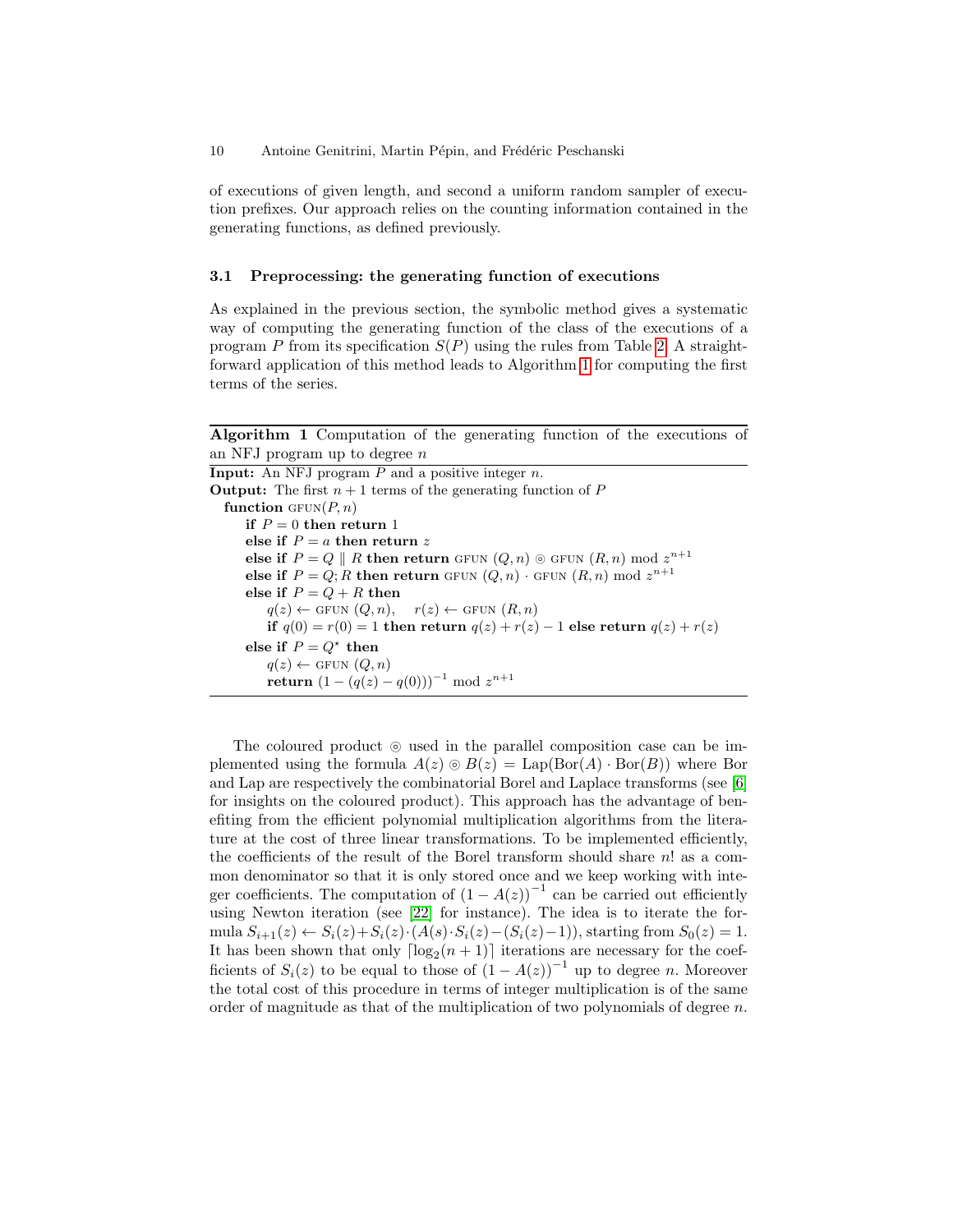**Theorem 1.** Let  $P$  be an NFJ program and let  $|P|$  denote its syntactic size (i.e. the number of constructors  $\parallel, +, ;$ ,  $\star$  and atomic actions) in its definition). Algorithm [1](#page-9-0) can be implemented to compute the first n coefficients of the generating function of the executions of P in  $O(|P|M(n))$  operations on big integers where  $M(n)$  is the complexity of the multiplication of two polynomials of degree n. Moreover, these coefficients are bounded by n! and hence have at  $most n log<sub>2</sub>(n) bits.$ 

Proof. The proof of Theorem [1](#page-9-1) follows from the above discussion: each constructor incurs one polynomial operation among addition, multiplication, coloured product and inversion and all of them can be carried out in  $O(M(n))$ .

To give a rough idea of the performance that can be achieved by Algorithm [1:](#page-9-0) we computed the generating function of  $P_0$  up to degree  $n = 10000$  — and thus its number of executions of length k for all  $k \le 10000$  — in less that 4s on a standard PC. A detailed benchmark of Algorithm [1](#page-9-0) is given in Section [4.1.](#page-15-0)

#### 3.2 Random sampling of executions

Another consequence of having a combinatorial specification of the state-space at our disposal is that we can apply well-known random sampling methods from the combinatorics toolbox. Our random sampling procedure for program executions is based on the so-called "recursive-method" from [\[13\]](#page-18-14). It operates in a similar fashion to the symbolic method, that is by induction on the specification by combining the random samplers of the sub-structures with simple rules depending on the grammar construction. For the sake of clarity we represent executions as sequences of atomic actions. This encoding does not contain all the information that defines an execution, typically it does not reflect in which iteration of a loop an atomic action is fired for instance. However it makes the presentation clearer and the algorithm can be easily adapted to a more faithful encoding. Our uniform random sampler of executions is described in Algorithm [2](#page-11-0) and the detailed explanations about the different constructions are given below.

Choice The simplest rule of the recursive method is that of the disjoint union used at line [4](#page-11-0) of Algorithm [2.](#page-11-0) If  $q_n$  and  $r_n$  denote the number of length-n executions of Q and R, then a uniform random length-n execution of  $P = Q + R$ is a uniform length-n execution of Q with probability  $q_n/(q_n+r_n)$  and a uniform length-n execution of  $R$  otherwise. One way to draw the Bernoulli variable is to draw a uniform random big integer x in  $\llbracket 0; q_n + r_n \llbracket$  and to return true if and only if  $x < q_n$ . As an example, consider the programs  $Q = (a + (b \parallel c))$  and  $R = d^*$ . We count that  $Q$  has two executions of length two: bc and cb and  $R$  has only one: dd. Hence, to sample a length-2 execution in  $(Q + R)$ , one must perform a recursive call on Q with probability 2/3 and on R with probability 1/3.

Parallel composition The other rules build on top of the disjoint union case. For instance, the set of length-n executions of  $P = Q \parallel R$  can be seen as  $Q_0 \star R_n + Q_1 \star$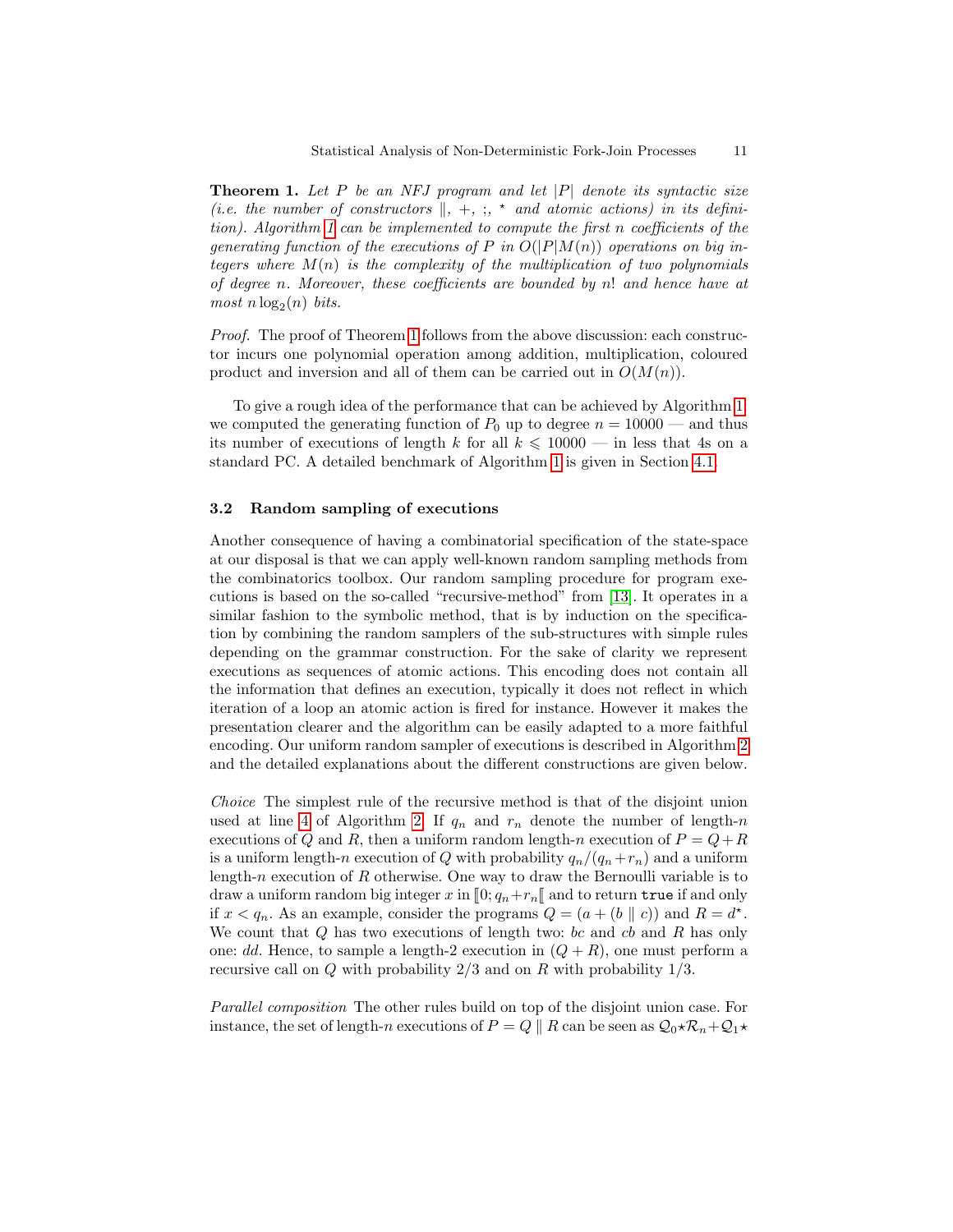<span id="page-11-0"></span>Algorithm 2 Uniform random sampler of executions of given length **Input:** A program  $P$  and an integer  $n$  such that  $P$  has length  $n$  executions. Output: A list of atomic actions representing an execution 1: function  $UNIFEXEC(P, n)$ 2: if  $n = 0$  then return the empty execution 3: else if  $P = a$  then return a 4: else if  $P = Q + R$  then 5: if BERNOULLI  $\left(\frac{q_n}{q_n+r_n}\right)$  then return UNIFEXEC  $(Q, n)$ 6: else return UNIFEXEC  $(R, n)$ 7: else if  $P = Q \parallel R$  then 8: draw  $k \in [0; n]$  with probability  $\binom{n}{k} q_k r_{n-k}/p_n$ <br>0. **poturn** SUUEE (UNIEEXEC (Q k) UNIEEXE 9: return SHUFFLE (UNIFEXEC  $(Q, \widetilde{k})$ , UNIFEXEC  $(R, n - k)$ ) 10: else if  $P = Q; R$  then 11: draw  $k \in [0; n]$  with probability  $q_k r_{n-k}/p_n$ <br>12: **return** CONCAT (UNIFEXEC  $(Q, k)$ , UNIFE return CONCAT (UNIFEXEC  $(Q, k)$ , UNIFEXEC  $(R, n - k)$ ) 13: else if  $P = Q^*$  then 14: draw  $k \in [\![1;n]\!]$  with probability  $q_k p_{n-k}/p_n$ <br>15: **return** CONCAT (UNIFEXEC  $(O, k)$ ). UNIFE return CONCAT (UNIFEXEC  $(Q, k)$ , UNIFEXEC  $(P, n - k)$ ) The lower case letters  $p_n, q_k, r_{n-k}$  etc. indicate the number of executions of length n, k,  $n - k$  of programs  $P$ ,  $Q$  and  $R$ .

 $\mathcal{R}_{n-1} + \cdots + \mathcal{Q}_n \star \mathcal{R}_0$  where  $\mathcal{Q}_k$  (resp.  $\mathcal{R}_k$ ) denotes the set of length-k executions of Q (resp. R). By generalising the previous rule to disjoint unions of  $(n + 1)$ terms, and using the fact that the number of elements of  $Q_k \star \mathcal{R}_{n-k}$  is  $q_k r_{n-k} {n \choose k}$ , one can select in which one of these terms to sample by drawing a random variable which is k with probability  $q_k r_{n-k} \binom{n}{k} / p_n$ . Then it remains to sample a uniform element of  $\mathcal{Q}_k$ , a uniform element of  $\mathcal{R}_{n-k}$  and a uniform shuffling of their labellings among the  $\binom{n}{k}$  possibilities. This is described at line [7](#page-11-0) of Algorithm [2.](#page-11-0) We do not detail the implementation of the shuffling function here, an optimal algorithm in terms of random bits consumption, can be found in [\[5\]](#page-18-10). As an example, consider the same programs as above:  $Q = (a + (b \parallel c))$  and  $R =$  $d^*$ . The number of length-3 executions of  $(Q \parallel R)$  is  $1 \cdot 1 \cdot {3 \choose 1} + 2 \cdot 1 \cdot {3 \choose 1} = 9$  using the decomposition  $Q_1 \star R_2 + Q_2 \star R_1$ . Say  $k = 1$  is selected (with probability 1/3), then the recursive calls to  $(Q, 1)$  and  $(R, 2)$  necessarily return a and dd and the shuffle procedure must choose a shuffling uniformly between add, dad and dda.

Sequential composition The case of the sequential composition is similar (see line [10](#page-11-0) of Algorithm [2\)](#page-11-0). We use the same kind of decomposition, using the Cartesian product  $\times$  in place of the labelled product  $\star$ . This has the consequence of removing the binomial coefficient in the formula for the generation of the  $k$ random variable. Once k is selected, we generate an execution of  $Q_k$ , an execution of  $R_{n-k}$  and we concatenate the two.

Loop Finally, the case of the loop is a slight adaptation of the case of the sequential composition using the fact that the executions of  $Q^*$  are the executions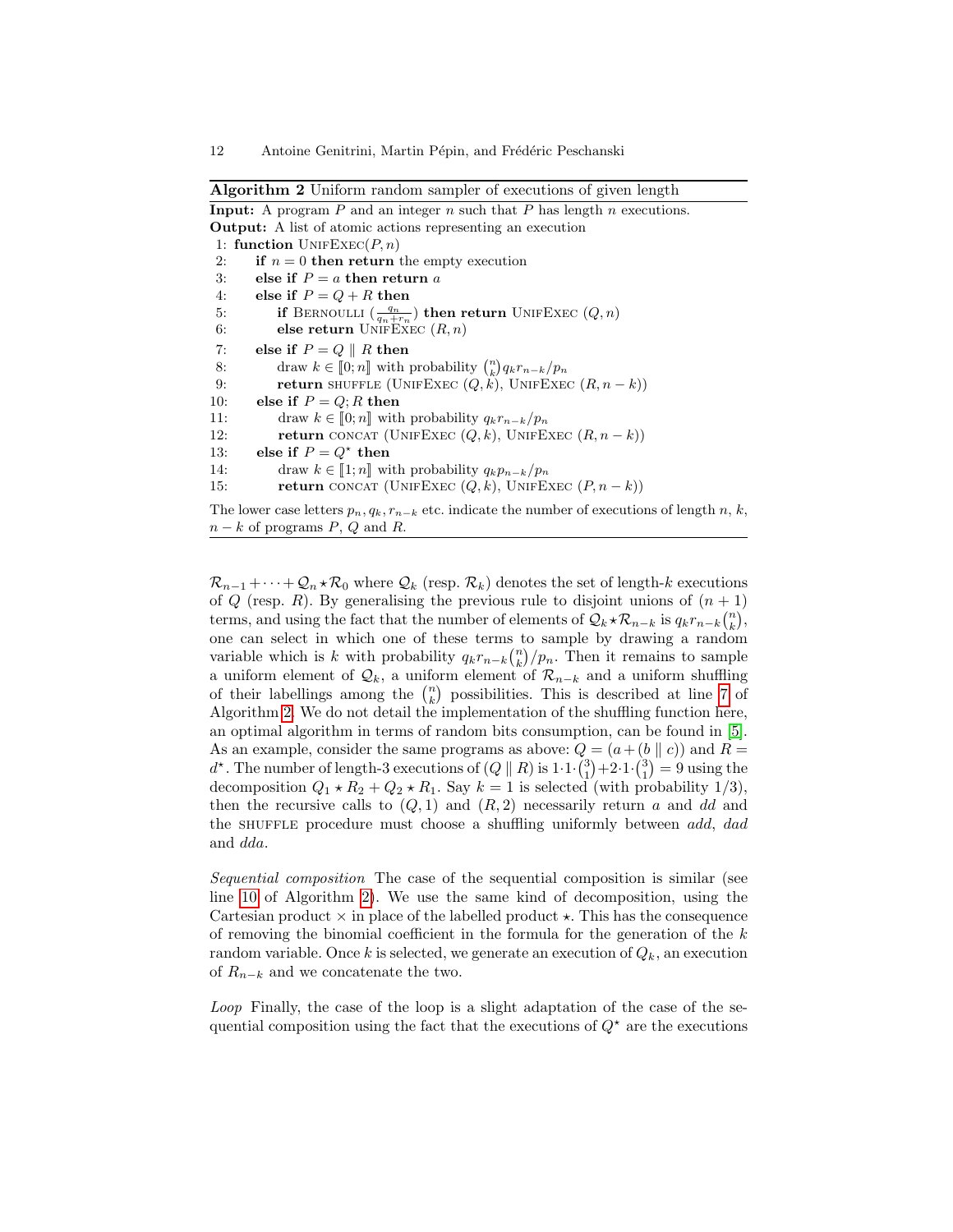of  $(0+Q;Q^*)$ . However, care must be taken to avoid issues related to doublecounting. More specifically, when sampling an execution of  $(Q; Q^{\star})$  we must not choose an execution of length 0 for the left-hand-side Q. This is related to the same reason we had to specify the executions of  $Q^*$  as all the sequences of non-empty executions of Q. This is presented at line [13](#page-11-0) of Algorithm [2,](#page-11-0) note that  $k > 0$ . As an example, for sampling a length-3 execution in  $(a + (b, c))^*$ , one may select  $k = 1$  with probability 2/3, which yields abc or aaa depending on the recursive call to  $(Q^*, 2)$  or  $k = 2$ , with probability 1/3, which yields bca.

Generation of random variables We did not give details on how to generate the random variable k for the parallel, sequential and loop case. Molinero showed in [\[20](#page-18-15)[,19\]](#page-18-16) that good performance can be achieved by using the so-called boustrophedonic order. For instance, in the case of the sequential composition  $P =$  $(Q; R)$ , the idea is to generate a random integer x in the interval  $[0; p_n]$  and to find the minimum number  $\ell$  such that the sum of  $\ell$  terms  $q_0r_n + q_nr_0 + q_1r_{n-1} +$  $q_{n-1}r_1 + q_2r_{n-2} + \cdots$  (taken in this particular order) is greater than x. Then k is such that the last term of this sum is  $q_k r_{n-k}$ .

Theorem 2. Using the boustrophedonic order, the complexity of the random generation of an execution of length n in P in terms of arithmetic operations on big integers is  $O(n \cdot \min(\ln(n), h(P)))$  where  $h(P)$  refers to the height of P i.e. its maximum number of nested operators.

Contrary to the classical context of random generation in the context of analytic combinatorics (like in [\[13,](#page-18-14)[19,](#page-18-16)[20\]](#page-18-15)), the grammar enumerating the executions is not a constant but rather a parameter of the problem. Hence its size cannot be considered constant and the complexity analysis needs to be carefully crafted to take this variable into account.

*Proof.* The  $O(n \ln(n))$  bound follows from Theorem 11 of [\[20\]](#page-18-15). We obtain the other bound by refining the result of Theorem 12 from the same source. The combinatorial classes we are considering are built from the  $\star$ ,  $\times$ ,  $+$  and  $\text{SEQ}(\cdot)$ operators without recursion, they hence fall under the scope of iterative classes for which Molinero proved a linear complexity in  $n$ . However the proof given in [\[20\]](#page-18-15) does not give an explicit bound for the multiplicative constants, which actually depends on the size of the grammar and which we cannot consider constant in our context. Let  $C(P, n)$  denote the cost of UNIFEXEC(P, n) in terms of arithmetic operations on big integers. We show that  $C(P, n) \leq \alpha nh(P)$  by induction for some constant  $\alpha$  to be specified later.

- The base cases have a constant cost.
- The case of the choice only incurs a constant number c of arithmetic operations in addition to the cost of the recursive calls. Hence  $C(Q + R, n)$ is bounded by  $c + \alpha \max(C(Q, n), C(R, n)) \leqslant c + \alpha n \max(h(Q), h(R))$  =  $c + \alpha n(h(Q + R) - 1)$  by induction. Thus, if  $\alpha \geq c$ , then  $C(Q + R, n) \leq$  $\alpha nh(Q + R).$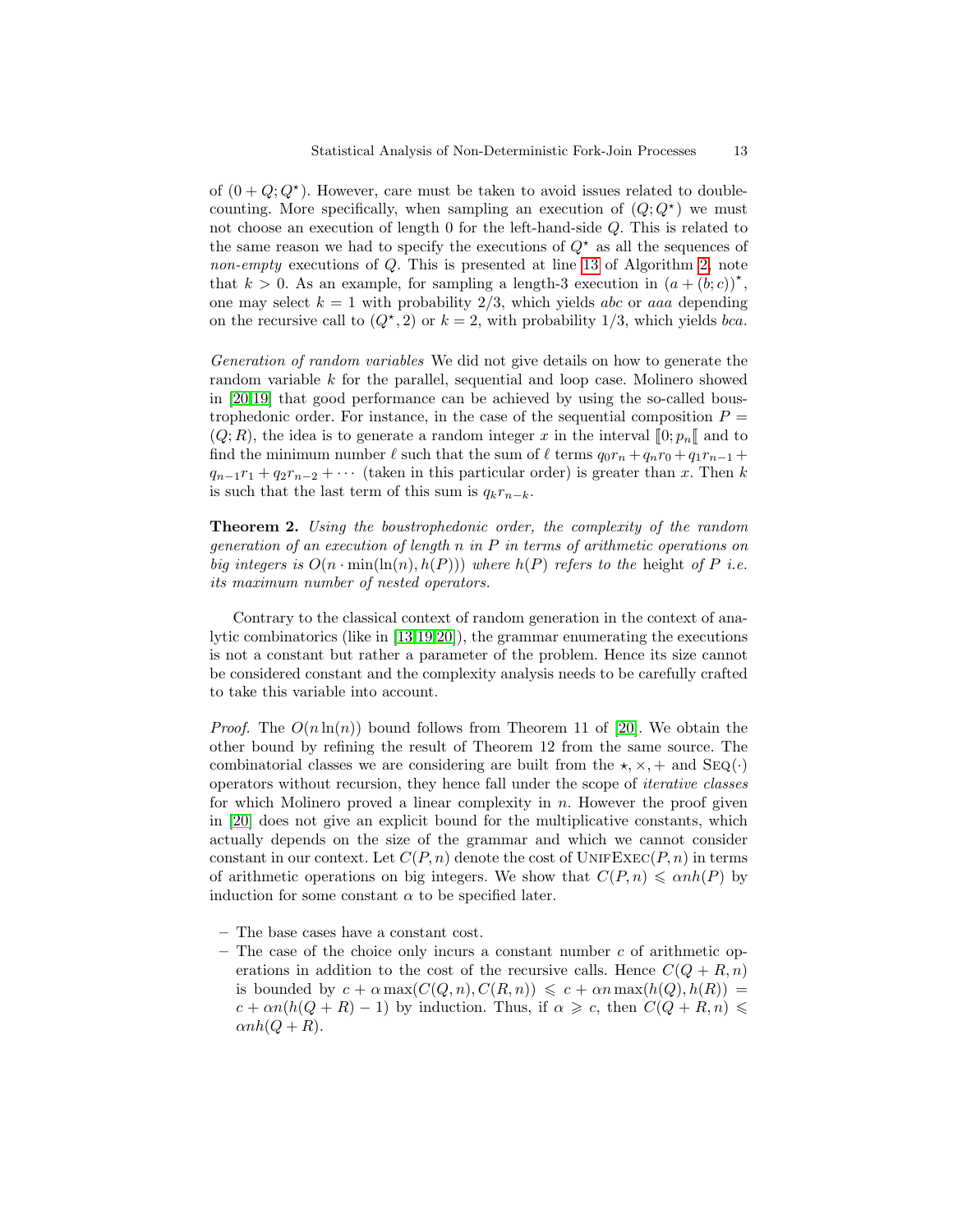- 14 Antoine Genitrini, Martin Pépin, and Frédéric Peschanski
- The parallel composition case incurs a number of arithmetic operations of the form  $c'$  min $(k, n - k)$  where k is the random variable generated using the boustrophedonic order technique. Hence  $C(Q \parallel R, n)$  is bounded by  $c'$  min $(k, n-k)$  +  $C(Q, k)$  +  $C(R, n-k)$  and by induction by  $c'$  min $(k, n$  $k) + \alpha kh(Q) + \alpha(n-k)h(R) \leq \alpha nh(Q \parallel R) + c' \min(k, n-k) - \alpha n$ . The last term on the right is bounded by 0 if  $\alpha \geqslant c'$ .
- Sequential composition is treated using the same argument as for parallel composition.
- Finally, the loop must be handled by reasoning "globally" on the total number of unrollings. Say the loop  $Q^*$  is unrolled r times. Then its cost  $C(Q^*, n)$ is bounded by  $\sum_{i=1}^r c' \min(k_i, k_{i+1} + \cdots + k_r) + \sum_{i=1}^{r+1} C(Q, k_i)$ . The first sum is bounded by  $c'n$  and the second is bounded by induction by  $\sum_{i=1}^{r+1} \alpha k_i h(Q)$ which simplified to  $\alpha nh(Q)$ . Hence, reusing the bound  $\alpha \geqslant c'$  and the fact that  $h(Q^*) = 1 + h(Q)$ , we get  $C(Q^*, n) \leq \alpha nh(Q^*)$  which terminates the proof.

## 3.3 Execution prefixes

The uniform sampler of executions described above provides one way of exploring the state space of a program, but it does not offer much flexibility. In this subsection we develop, as a complementary tool, a uniform random sampler of execution prefixes of given length. Note that this is different from using the previous algorithm until a length threshold  $n$  because this would not yield uniform prefixes. An execution prefix is a sequence of evaluation steps as in Definition [2](#page-4-1) but unlike an execution, its resulting program  $P_n$  does not necessarily satisfy nullable( $P_n$ ). We see this algorithm as an elementary building block for statistical exploration of the state-space, enabling a variety of different exploration strategies, possibly biased towards some areas of interest in the state-space of the program but in a *controlled* manner.

The idea here is to apply our previous algorithm to a new program  $\text{pref}(P)$ defined inductively using Table [4.](#page-14-1) Note that  $\text{pref}(P)$  (as well as its specification) can be implemented in linear space by using pointers to refer to the substructures of P.

<span id="page-13-0"></span>**Proposition 1.** Let P be an NFJ program. The executions of the pref $(P)$  are in one-to-one correspondence with the prefixes of executions of P.

Proof. The way execution prefixes are defined, the transformation is direct. We only discuss the cases where a  $\mathcal E$  must be removed. In the case of the sequential composition, a prefix of execution of  $P$ ; Q is either a prefix of P or a *complete* execution of P followed by a *non-empty* prefix of Q. It is important to only consider non-empty prefixes in order to avoid counting the complete executions of P twice. In the case of the choice  $P + Q$ , we always subtract  $\mathcal E$  from  $\langle Q \rangle$  to avoid double-counting the empty prefix because all programs have it. Finally the case of the loop is a generalisation of the sequence: a prefix of  $P^*$  is made of any number of non-empty complete executions of P followed by a non-empty prefix of P.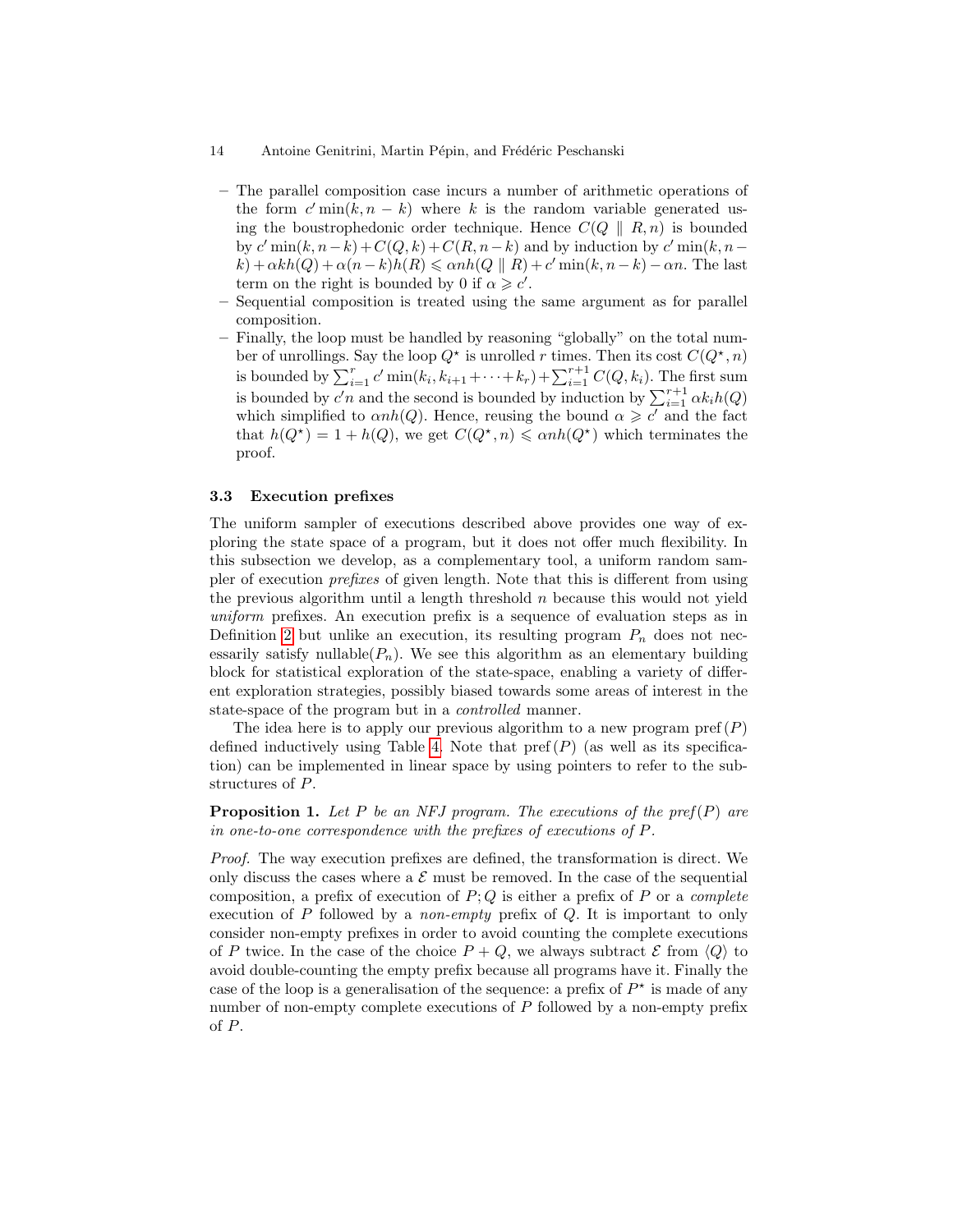| Program         | Prefix program<br>$\text{pref}(P)$          | Specification of the prefixes<br>$\langle P \rangle$                        |
|-----------------|---------------------------------------------|-----------------------------------------------------------------------------|
|                 |                                             |                                                                             |
| $\alpha$        | $0 + a$                                     | $\mathcal{E}+\mathcal{Z}$                                                   |
| $P \parallel Q$ | $(\text{pref}(P) \parallel \text{pref}(Q))$ | $\langle P \rangle \star \langle Q \rangle$                                 |
| P:Q             | $\text{pref}(P) + (P; \text{pref}(Q))$      | $\langle P \rangle + S(P) \times (\langle Q \rangle \setminus \mathcal{E})$ |
| $P+O$           | $\text{pref}(P)+\text{pref}(Q)$             | $\langle P \rangle + (\langle Q \rangle)$                                   |

<span id="page-14-1"></span>**Table 4.** In the second column: the pref () transformation, mapping a program  $P$  to a program whose executions are in correspondence with the prefixes of executions of P. In the third column: the combinatorial specification of the prefixes of P.

As an example, using the notations  $P_0 = P_1$ ;  $(e + (f || g))$ , where  $P_1 =$  $(P_2 \parallel (d+0))^*$  and  $P_2 = (a + (b \parallel c))^*$ , the specification of the prefixes of example program  $P_0$  is given by:

\*  $P^*$ ; pref  $(P)$   $\mathcal{E} + S(P^*) \times (\langle P \rangle \setminus \mathcal{E})$ 

$$
\langle P_0 \rangle = \langle P_1 \rangle + S(P_1) \times ((\mathcal{E} + \mathcal{Z} + (\mathcal{E} + \mathcal{Z}) \star (\mathcal{E} + \mathcal{Z}) \setminus \mathcal{E}) \setminus \mathcal{E})
$$
  

$$
\langle P_1 \rangle = \mathcal{E} + S(P_1) \times (\langle P_2 \rangle \star (\mathcal{E} + \mathcal{Z} + \mathcal{E} \setminus \mathcal{E}) \setminus \mathcal{E})
$$
  

$$
\langle P_2 \rangle = \mathcal{E} + S(P_2) \times ((\mathcal{E} + \mathcal{Z} + (\mathcal{E} + \mathcal{Z}) \star (\mathcal{E} + \mathcal{Z}) \setminus \mathcal{E}) \setminus \mathcal{E})
$$

where  $S(P_1)$  and  $S(P_2)$  are not given but can be obtained as sub-terms of the specification  $S(P_0)$  of the executions of  $P_0$  given earlier.

**Theorem 3.** To sample uniformly a prefix of length  $n$  in  $P$  we sample uniformly a full execution in  $pref(P)$ . This has the same complexity as sampling an execution of n up to a multiplicative constant.

The latter theorem is a consequence of Proposition [1.](#page-13-0) The complexity bound is obtained by showing that the height of  $\text{pref}(P)$  is at most twice the height of P. Another possibility of equal complexity would be to express directly the specification of the prefixes of  $P$  without actually constructing the intermediate program. This specification is denoted  $\langle P \rangle$  and is given in the third column of Table [4.](#page-14-1)

## <span id="page-14-0"></span>4 Experimental study

P

In order to assess experimentally the efficiency of our method, in this section we put into use the algorithms presented in the paper and demonstrate that they can handle systems with a significantly large state space. We generated a few NFJ programs at random using a Boltzmann random generator. In its basic form, the Boltzmann sampler would generate a high number of loops and a large number of sub-terms of the form  $P+0$  in the programs which we believe is not realistic so we tuned it using [\[4\]](#page-18-17) so that the number of both types of nodes represent only 10% of the size of the program in expectation. We rely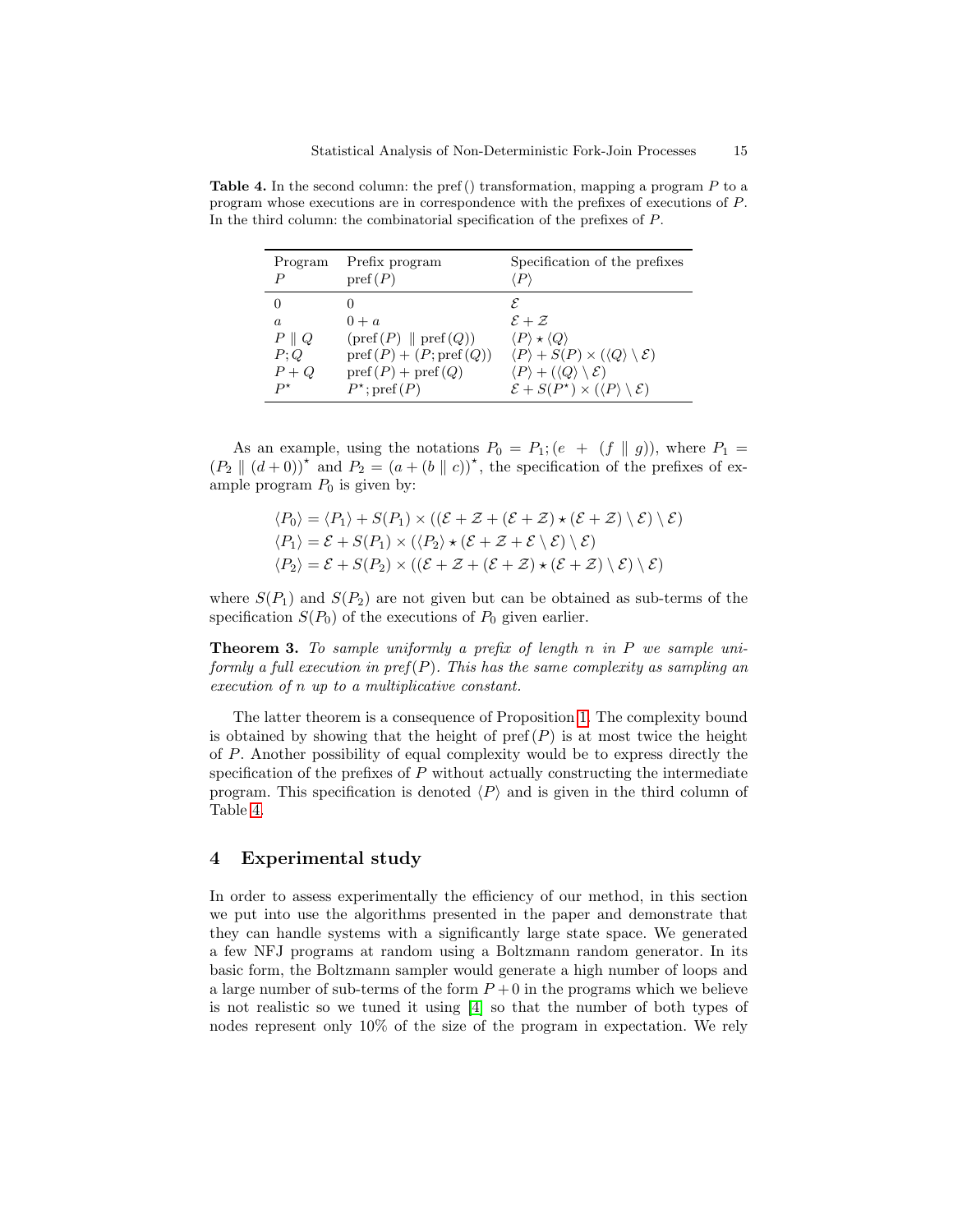on the FLINT library (Fast Library for number theory [\[16\]](#page-18-18)) to carry all the computations on polynomials except for the coloured product and the inversion, which we implemented ourselves in order to achieve the complexity exhibited in the previous section. The former was not provided natively by the library and the latter was feasible using FLINT's primitives but slow compared to the dedicated algorithm based on Newton iteration.

Note that besides the choice of the algorithms, we did not optimize our code for efficiency nor ran extensive tests on a big dataset, hence the numbers we give should be taken as a rough estimate of the performance of our algorithms. For the sake of reproducibility, the source code of our experiments is available on the companion repository<sup>[8](#page-15-1)</sup>.

## <span id="page-15-0"></span>4.1 Preprocessing phase

First, Table [5](#page-16-0) gives the runtime of the preprocessing phase (Algorithm [1\)](#page-9-0) that computes the generating functions of all the sub-terms of a program up to a given degree n. We measured this for programs of different sizes and for different values of  $n$ . Every measure was performed  $7$  times and we reported the median of these 7 values. The time reported is the CPU time as measured by C's clock function. The state-space column indicates the number of executions of length at most n obtained by evaluating the polynomial with  $z = 1$ . The figure on the right displays more data and focuses on the relation between the runtime of the preprocessing (on the y axis, in seconds) and the size of the state-space (the x axis is the  $log<sub>2</sub>$  of the number of executions). Each line corresponds to a program and each point corresponds to a different value of  $n$  for this program. Using a log-scale on both axis, this figure gives experimental "evidence" of a polynomial relation between the two. Besides the shape of the curves, the take-away here is that the preprocessing phase can be carried out for systems with a state-space of size  $\approx 2^{18000}$  in a time of the order of one minute.

#### 4.2 Random generation

We then measure the runtime of the random generator of executions and execution prefixes for the same programs. Every measure was performed 100 times and for each one we report the median of these values as well as the interquartile range  $(IQR)^9$  $(IQR)^9$ , which gives an idea of the dispersion of the measures. We use these metrics rather than the mean and the variance to reduce the importance of extreme values and give a precise idea of what runtime the user should expect when running our sampler. A summary of the results is available in Table [6.](#page-17-0)

<span id="page-15-1"></span><sup>8</sup> All the benchmarks were run on a standard laptop with an Intel Core i7-8665U and 32G of RAM running Ubuntu 19.10 with kernel version 5.3.0-46-generic. We used FLINT version 2.5.2 and GMP version 6.1.2.

<span id="page-15-2"></span> $9$  The interquartile range of a set of measures is the difference between the third and the first quartiles. Compared with the value of the median, it gives a rough estimate of the dispersion of the measures.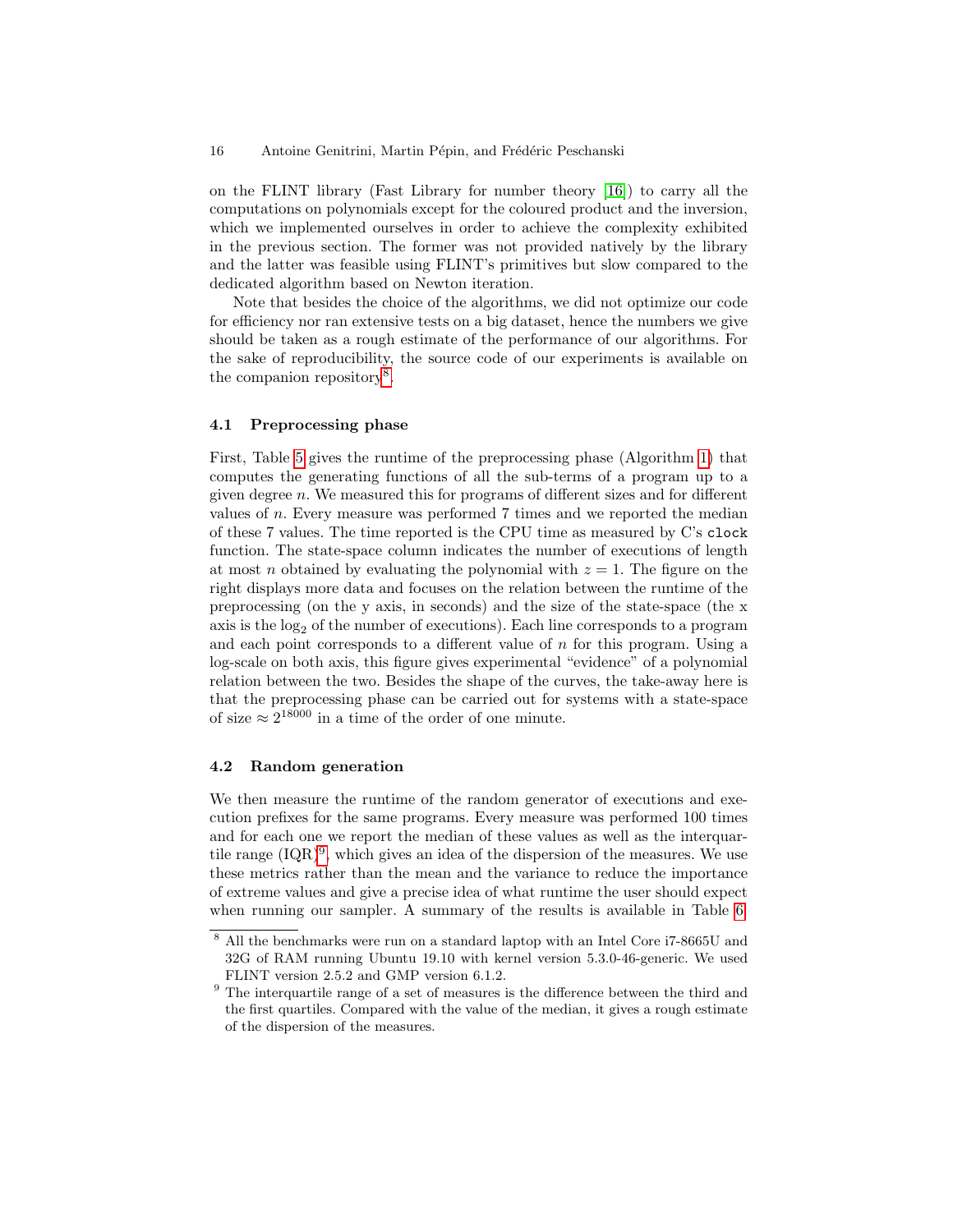<span id="page-16-0"></span>Table 5. On the left: runtime of the counting algorithm and size of the state-space (executions of length at most  $n$ ) for programs of different sizes. On the right: plot of this runtime as a function of the  $\log_2$  of the size of the state-space.



Interestingly, the number of executions and the numbers of execution prefixes are rather close. We have clues about the reasons behind this phenomenon which relate to the analytical properties of the generating functions of executions and prefixes. We will investigate this in the future but this is way beyond the scope of this article. As the numbers show, both random sampling procedures take a few milliseconds, even for rather large state-spaces. Here, the two state-space columns refer respectively to the number of executions and the number of prefixes of length exactly n. This is the cardinal of the set in which we sample a uniform element.

## 4.3 Prefix covering

This subsection presents an experimentation that highlights the importance of the uniform distribution for the purpose of state-space exploration. The setup is the following: consider a given NFJ program and randomly sample prefixes of given length  $n$  of this program using two different algorithms:

- our random sampler which is *globally* uniform among all prefixes of length  $n$ ;
- a "naive" sampler that repeatedly generates one execution step uniformly among the legal steps, until we get a length  $n$  prefix. This strategy is called locally uniform or isotropic.

The question is: in average, how many random prefixes must be generated in order to discover a given proportion of the possible prefixes? This question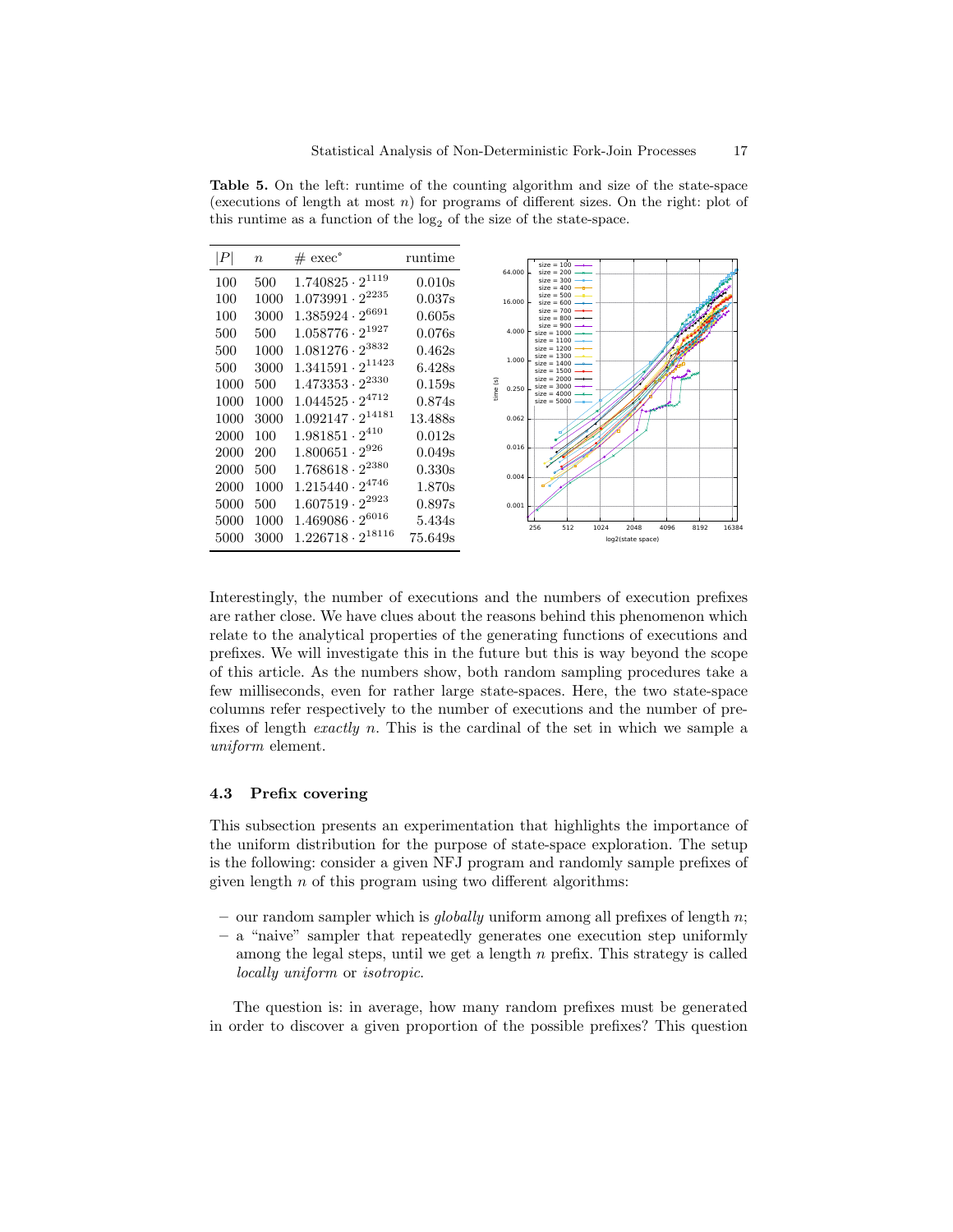| P    | $\boldsymbol{n}$ | $#$ exec $^{\circ}$     | <b>UNIFEXEC</b> | IQR               | $#$ prefixes            | <b>UNIFPREFIX</b> | IQR               |
|------|------------------|-------------------------|-----------------|-------------------|-------------------------|-------------------|-------------------|
| 100  | 500              | $1.370\cdot 2^{1119}$   | 0.129ms         | $4\mu s$          | $1.841\cdot2^{1128}$    | 0.147ms           | $3\mu s$          |
| 100  | 1000             | $1.690\cdot2^{2234}$    | 0.276ms         | $10\mu s$         | $1.124\cdot 2^{2244}$   | 0.307ms           | 18 <sub>µs</sub>  |
| 100  | 3000             | $1.090\cdot 2^{6691}$   | 1.076ms         | $43\mu s$         | $1.439\cdot 2^{6700}$   | 1.371ms           | 359 <sub>µs</sub> |
| 500  | 500              | $1.969\cdot2^{1926}$    | 0.218ms         | 5 <sub>µs</sub>   | $1.022\cdot 2^{1997}$   | 0.281ms           | $12\mu s$         |
| 500  | 1000             | $1.004\cdot2^{3832}$    | 0.563ms         | $21\mu s$         | $1.404\cdot2^{3901}$    | 0.688ms           | $33\mu s$         |
| 500  | 3000             | $1.245\cdot2^{11423}$   | 3.718ms         | 203 <sub>us</sub> | $1.466\cdot2^{11492}$   | 4.005ms           | 274 <sub>µs</sub> |
| 1000 | 500              | $1.420\cdot 2^{2330}$   | 0.301ms         | $10\mu s$         | $1.556\cdot2^{2411}$    | 0.352ms           | $19\mu s$         |
| 1000 | 1000             | $1.005\cdot2^{4712}$    | 0.777ms         | $28\mu s$         | $1.293\cdot2^{4790}$    | 0.871ms           | $46\mu s$         |
| 1000 | 3000             | $1.051 \cdot 2^{14181}$ | 4.829ms         | $481\,\mu s$      | $1.127 \cdot 2^{14259}$ | 5.307ms           | $569\mu s$        |
| 2000 | 500              | $1.704 \cdot 2^{2380}$  | 0.308ms         | $14\mu s$         | $1.839\cdot 2^{2484}$   | 0.416ms           | $10\mu s$         |
| 2000 | 1000             | $1.169\cdot2^{4746}$    | 1.021ms         | $51\mu s$         | $1.482\cdot 2^{4856}$   | 1.225ms           | $86\mu s$         |
| 2000 | 3000             | $1.634\cdot2^{14120}$   | 7.291ms         | 1.2ms             | $1.921 \cdot 2^{14256}$ | 7.245ms           | $238\mu s$        |
| 5000 | 500              | $1.589\cdot 2^{2923}$   | 0.309ms         | $7\mu s$          | $1.933\cdot 2^{3168}$   | 0.348ms           | $14\mu s$         |
| 5000 | 1000             | $1.448\cdot2^{6016}$    | 0.898ms         | $43\mu s$         | $1.340\cdot 2^{6231}$   | 1.027ms           | $41\,\mu s$       |
| 5000 | 3000             | $1.208\cdot2^{18116}$   | 18.526ms        | 1.5 <sub>ms</sub> | $1.034 \cdot 2^{18324}$ | 21.478ms          | 1.2ms             |

<span id="page-17-0"></span>Table 6. Median and interquartile range (IQR) of the runtime of the executions and prefixes samplers for various program sizes and object lengths.

actually falls under the scope of the Coupon Collector Problem, which is treated in depth in [\[11\]](#page-18-19). Table [7](#page-17-1) gives numerical answers for both exploration strategies for a random NFJ program of size 25 and for a target coverage of 20% of the possible prefixes.

Expectedly the uniform strategy is faster but what is interesting to see is that the speedup compared to the isotropic method grows extremely fast. The more the state-space grows, the more the uniform approach is unavoidable.

Unfortunately, the formula given in [\[11\]](#page-18-19) for the isotropic case involves the costly computation of power-sets which makes it impractical to give values for larger programs and prefix length. However, these small-size results already establish a clear difference between the two methods. It would be interesting to have theoretical bounds to quantify this explosion or to investigate more efficient ways to compute these values but this falls out of the scope of this article.

| Prefix length<br>$#$ prefixes | 11         | 18           | 3<br>30       | 60             | 5<br>128                      |
|-------------------------------|------------|--------------|---------------|----------------|-------------------------------|
| Isotropic<br>Uniform          | 2.1<br>2.1 | 4.45<br>3.18 | 11.17<br>6.57 | 35.09<br>13.26 | $1.28 \cdot 10^{14}$<br>27.69 |
| Gain                          | 0%         | 40%          | 70\%          | 165\%          | $4.61 \cdot 10^{14}\%$        |

<span id="page-17-1"></span>Table 7. Expected number of prefixes to be sampled to discover 20% of the prefixes of a random program of size 25 with either the isotropic or the uniform method.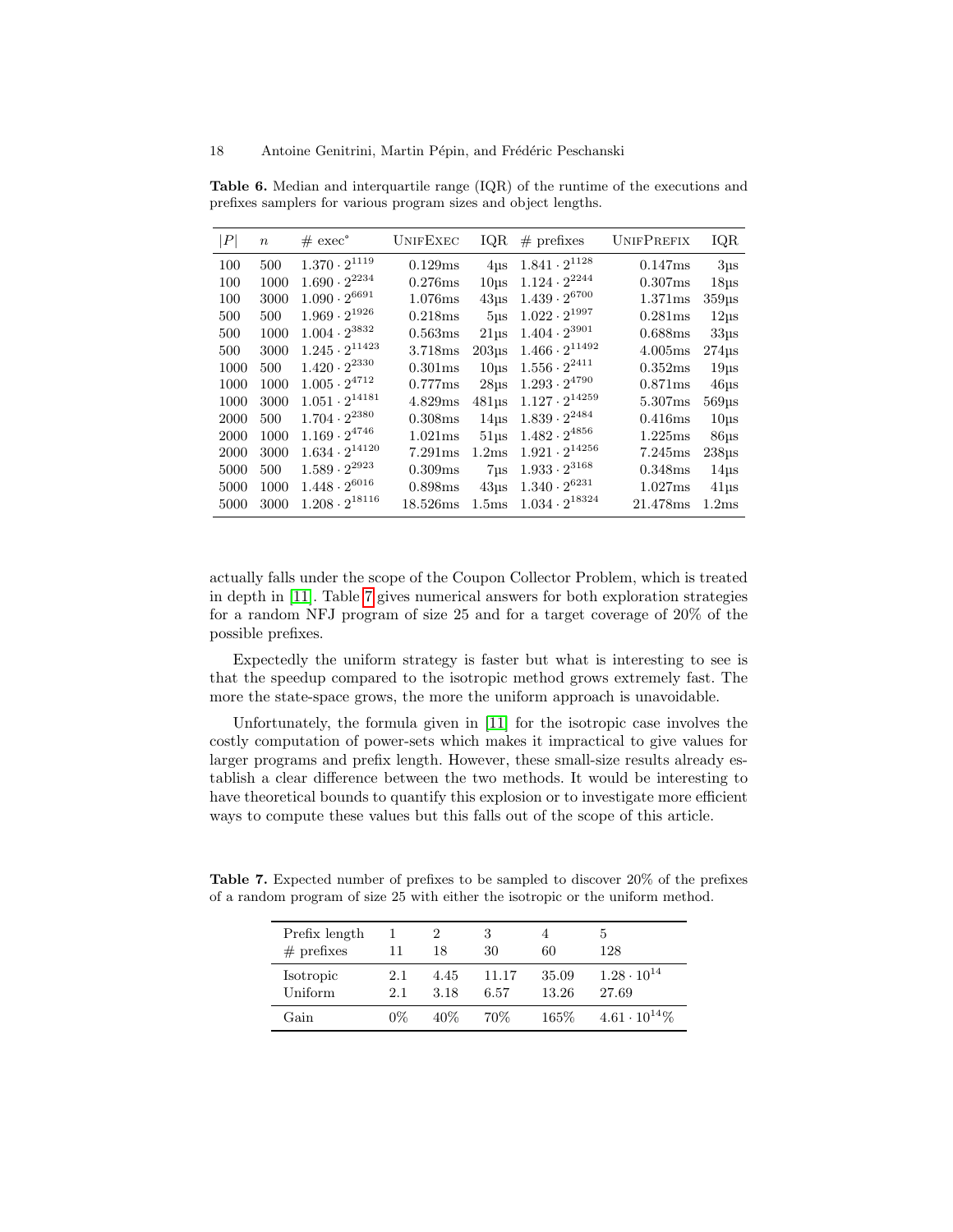# References

- <span id="page-18-6"></span>1. Abbes, S., Mairesse, J.: Uniform generation in trace monoids. In: 40th International Symposium MFCS. pp. 63–75 (2015)
- <span id="page-18-4"></span>2. Arora, S., Barak, B.: Computational Complexity - A Modern Approach. Cambridge University Press (2009)
- <span id="page-18-7"></span>3. Basset, N., Mairesse, J., Soria, M.: Uniform sampling for networks of automata. In: 28th International Conference CONCUR (2017)
- <span id="page-18-17"></span>4. Bendkowski, M., Bodini, O., Dovgal, S.: Polynomial tuning of multiparametric combinatorial samplers, pp. 92–106 (2018)
- <span id="page-18-10"></span>5. Bodini, O., Dien, M., Genitrini, A., Peschanski, F.: Entropic Uniform Sampling of Linear Extensions in Series-Parallel Posets. In: 12th International Symposium CSR. pp. 71–84 (2017)
- <span id="page-18-13"></span>6. Bodini, O., Dien, M., Genitrini, A., Peschanski, F.: The Ordered and Colored Products in Analytic Combinatorics: Application to the Quantitative Study of Synchronizations in Concurrent Processes. In: 14th SIAM Meeting ANALCO. pp. 16–30 (2017)
- <span id="page-18-2"></span>7. Bodini, O., Genitrini, A., Peschanski, F.: The Combinatorics of Non-determinism. In: IARCS Annual Conference FSTTCS. vol. 24, pp. 425–436 (2013)
- <span id="page-18-1"></span>8. Bodini, O., Genitrini, A., Peschanski, F.: A Quantitative Study of Pure Parallel Processes. Electronic Journal of Combinatorics 23(1), P1.11, 39 pages (2016)
- <span id="page-18-3"></span>9. Bodini, O., Dien, M., Genitrini, A., Peschanski, F.: The Combinatorics of Barrier Synchronization. In: International Conference Petri Nets. pp. 386–405. Springer (2019)
- <span id="page-18-9"></span>10. Darrasse, A., Panagiotou, K., Roussel, O., Soria, M.: Boltzmann generation for regular languages with shuffle. In: GASCOM 2010 - Conference on random generation of combinatorial structures. Montréal, Canada (Sep 2010)
- <span id="page-18-19"></span>11. Flajolet, P., Gardy, D., Thimonier, L.: Birthday Paradox, Coupon Collectors, Caching Algorithms and Self-Organizing Search. D. A. Math. 39(3), 207–229 (1992)
- <span id="page-18-12"></span>12. Flajolet, P., Sedgewick, R.: Analytic Combinatorics. Cambridge University Press (2009)
- <span id="page-18-14"></span>13. Flajolet, P., Zimmermann, P., Cutsem, B.V.: A calculus for the random generation of combinatorial structures (1993)
- <span id="page-18-0"></span>14. Gaudel, M., Denise, A., Gouraud, S., Lassaigne, R., Oudinet, J., Peyronnet, S.: Coverage-biased random exploration of models. Electr. Notes Theor. Comput. Sci. 220(1), 3–14 (2008)
- <span id="page-18-8"></span>15. Grosu, R., Smolka, S.A.: Monte carlo model checking. In: 11th International Conference TACAS. pp. 271–286 (2005)
- <span id="page-18-18"></span>16. Hart, W., Johansson, F., Pancratz, S.: FLINT: Fast Library for Number Theory (2013), version 2.5.2, <http://flintlib.org>
- <span id="page-18-11"></span>17. Koomen, C.J.: Calculus of Communicating Systems, pp. 11–26. Springer US, Boston, MA (1991)
- <span id="page-18-5"></span>18. Krob, D., Mairesse, J., Michos, I.: On the average parallelism in trace monoids. In: 19th Annual STACS. pp. 477–488 (2002)
- <span id="page-18-16"></span>19. Martínez, C., Molinero, X.: An experimental study of unranking algorithms. In: Ribeiro, C.C., Martins, S.L. (eds.) Experimental and Efficient Algorithms. pp. 326–340. Springer Berlin Heidelberg, Berlin, Heidelberg (2004)
- <span id="page-18-15"></span>20. Molinero, X.: Ordered generation of classes of combinatorial structures. Ph.D. thesis, Universitat Politècnica de Catalunya (Oct 2005)